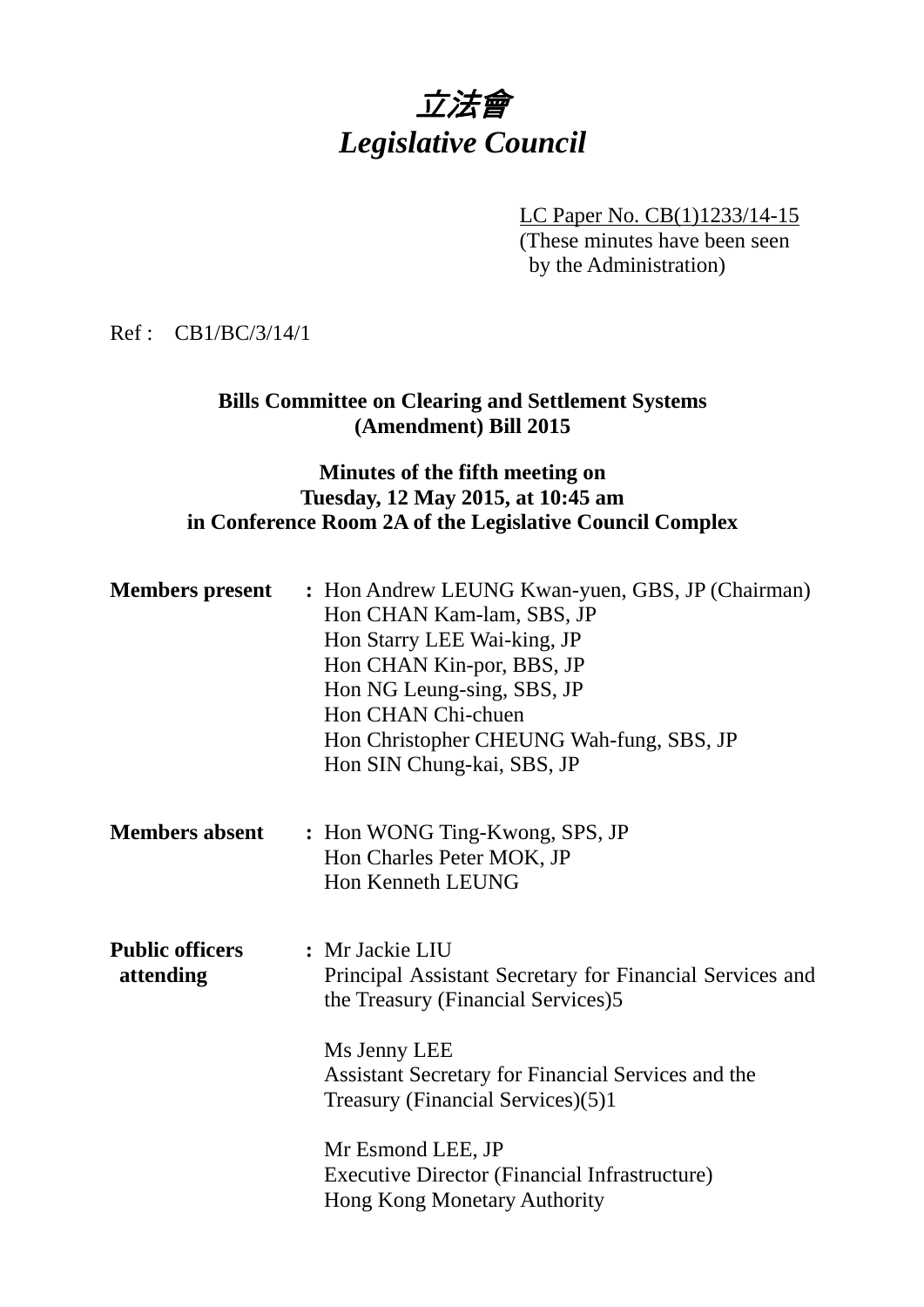| $-2-$                                                                       |
|-----------------------------------------------------------------------------|
| Mr LI Shu-pui                                                               |
| Head (Financial Infrastructure Development)<br>Hong Kong Monetary Authority |
|                                                                             |
| Mr Daniel LEONG                                                             |
| Senior Manager (Financial Infrastructure Development)                       |
| Hong Kong Monetary Authority                                                |
| Ms Yvonne TSUI                                                              |
| <b>Senior Counsel</b>                                                       |
| Hong Kong Monetary Authority                                                |
| Ms Lonnie NG                                                                |
| <b>Acting Senior Assistant Law Draftsman</b>                                |
| Department of Justice                                                       |
| Ms Mandy NG                                                                 |
| <b>Senior Government Counsel</b>                                            |
| Department of Justice                                                       |
|                                                                             |
| <b>Clerk in attendance : Ms Connie SZETO</b>                                |
| Chief Council Secretary (1)4                                                |
| <b>Staff in attendance : Mr YICK Wing-kin</b>                               |
| <b>Assistant Legal Adviser 8</b>                                            |
|                                                                             |
| Ms Angel SHEK                                                               |
| Senior Council Secretary (1)4                                               |
| Miss Sharon LO                                                              |
| Senior Council Secretary (1)9                                               |

Matters arising from previous meetings

(LC Paper No. CB(1)765/14-15(01)

- -Submission from Octopus Cards Limited (English version only)
- LC Paper No.  $CB(1)791/14-15(01)$  Submission from Edenred Hong Kong Ltd. (English version only and restricted to members)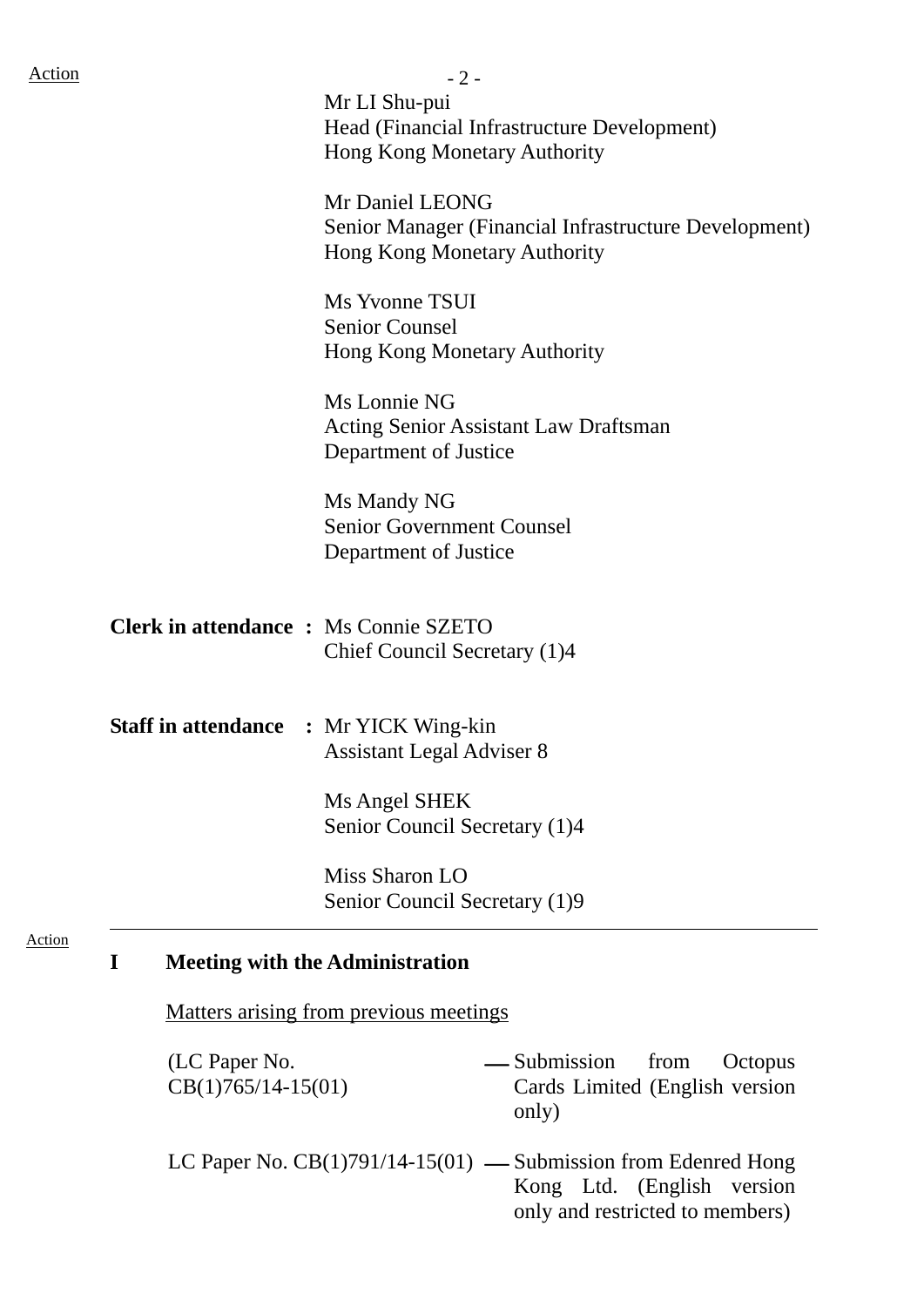| Action | $-5$ |
|--------|------|
|--------|------|

- LC Paper No.  $CB(1)836/14-15(01)$  Administration's response to the submissions respectively from Octopus Cards Limited and Edenred Hong Kong Ltd.
- LC Paper No.  $CB(1)836/14-15(02)$  List of follow-up actions arising from the discussion at the meeting on 28 April 2015
- LC Paper No.  $CB(1)836/14-15(03)$  Administration's response to issues raised at the meeting on 28 April 2015)

Clause-by-clause examination of the Bill

- $(LC$  Paper No.  $CB(3)390/14-15$  The Bill
- LC Paper No.  $CB(1)615/14-15(01)$  Marked-up copy of the Bill prepared by the Legal Service Division (Restricted to members only)
- LC Paper No.  $CB(1)714/14-15(03)$  Letter dated 23 March 2015 from Legal Service Division to the Administration
- LC Paper No.  $CB(1)714/14-15(04)$  Administration's response to Legal Service Division's letter dated 23 March 2015
- File Ref: B&M/2/1/20C Legislative Council Brief
- LC Paper No. LS36/14-15 ⎯ Legal Service Division Report
- LC Paper No.  $CB(1)590/14-15(01)$  Background brief on Clearing and Settlement Systems (Amendment) Bill 2015 prepared by the Legislative Council Secretariat)

### Discussion

2. The Bills Committee deliberated (Index of proceedings attached at **Appendix**).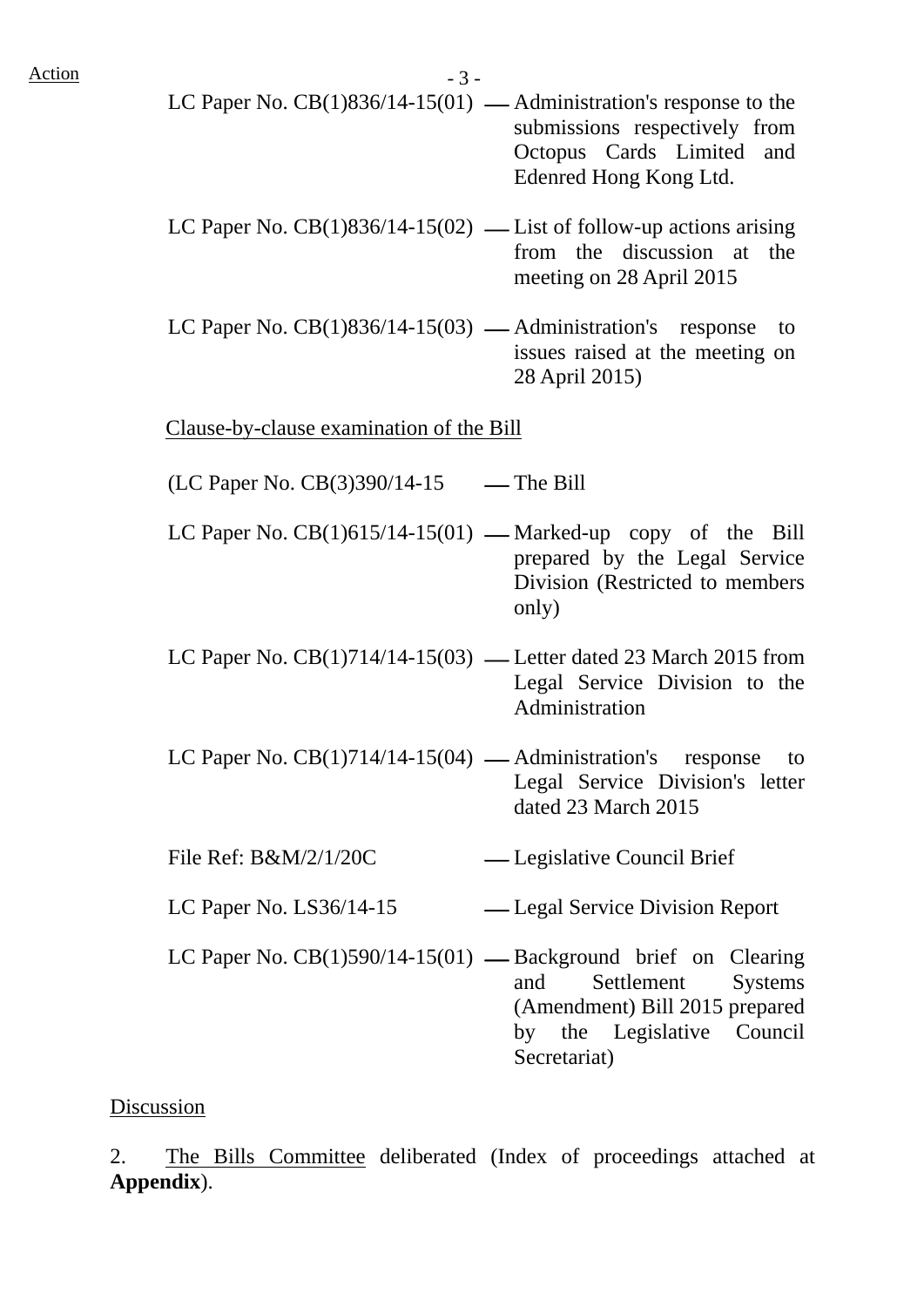### Clause-by-clause examination of the Bill

3. The Bills Committee scrutinized clause 17 (up to the proposed section 8ZZZA of the Clearing and Settlement Systems Ordinance (Cap. 584) ("CSSO")), and clause 53 (the proposed Schedules 5, 6 and 7) of the Bill.

### Follow-up actions to be taken by the Administration

### *Licensing criteria for stored value facilities ("SVF") issuers and facilitators*

4. In the proposed section 8 of Schedule 3 to CSSO (clause 53 of the Bill) on the redemption of outstanding values remained on an SVF, an applicable company holding the float or deposit of the SVF must state clearly and prominently the conditions relating to the redemption, including the fee to be charged for the redemption and the deadline for using or redeeming the stored values, if any. The Administration was requested to respond to concerns/suggestions raised by members and the Legal Adviser to the Bills Committee as follows:

- (a) the potential conflict between section 8(a) and (b) where subsection (a) required the SVF issuer must redeem in full the total stored value upon request by users but subsection (b) allowed the issuer to set deadline for the redemption which was equivalent to setting a condition for the redemption with an effect that after expiry of the deadline set by the issuer, the unredeemed or unused value would be forfeited;
- (b) SVF issuers should not be allowed to set deadline for users in redeeming the stored value in the facility unless under specified circumstances and subject to prior approval of the Monetary Authority ("MA"); and
- (c) MA should ensure that the fees to be charged by SVF licensees for redeeming the stored value were reasonable.

### *Obligation to notify Monetary Authority of change in circumstances of SVF licensees*

5. The proposed section 8T(2) of CSSO (clause 17 of the Bill) required an SVF licensee to provide MA with details of a material change, which was relevant to the licensee's ongoing fulfilment of or compliance with the minimum criteria or requirement under certain provisions, without undue delay if the material change had taken place (under section 8T(2)(a)), or within a reasonable period if the material change was likely to take place (under section  $8T(2)(b)$ ).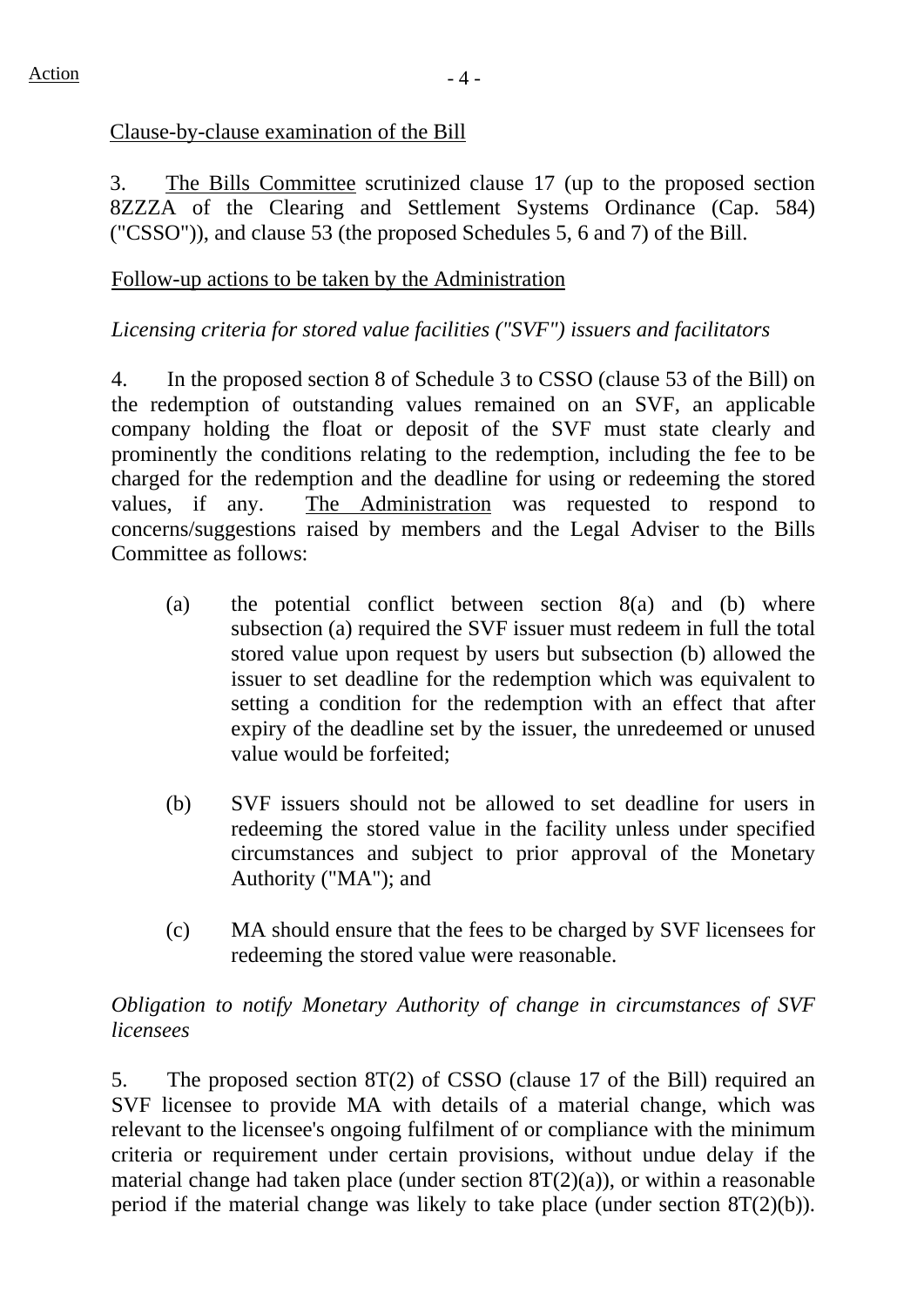$Action$   $-5$  -

The Administration was requested to respond to a member's concerns/views about:

- (a) the provision might give MA substantial discretion in determining whether a change was a "material change" and whether the relevant notification to MA was "without undue delay" or "within a reasonable period"; and
- (b) the Administration should review the relevant provision with reference to: (i) other provisions of CSSO requiring notifications from SVF licensees (e.g. the proposed section 8S of CSSO requiring an SVF licensee to notify MA within 6 days of a change of its particulars), and (ii) similar requirements under the Banking Ordinance (Cap. 155) ("BO") relating to notifications by licensed banks.

### *Supervisory and enforcement powers of MA*

6. Part 2 of the proposed Schedule 5 to CSSO (clause 53 of the Bill) set out the circumstances under which MA might revoke the licence of an SVF licensee, including situations where the licensee was likely to become unable to meet its obligations or was about to suspend payment. The Administration was requested to provide supplementary information on MA's supervisory measures in detecting, at an early stage, possible problems of an SVF licensee in fulfilling its obligations and signs of possible default by the licensee, to enable MA to take timely action to revoke the licence concerned.

### *Suspension and revocation of SVF licences*

7. Under the proposed section 8G of CSSO (clause 17 of the Bill), a licensed bank was regarded as being granted a licence to issue SVF as a line of business. The proposed section 8Y provided that "[A] licence regarded as granted to a bank under section 8G is suspended while the banking licence held by the bank is suspended under section 24 or 25 of BO". The Administration was requested to explain the purpose of section 8Y, and to respond to a member's enquiry as how MA could suspend "the SVF licence" of a bank if the bank was not engaging in an SVF business, and hence there was no "physical SVF licence" per se.

### *Remuneration and expenses of "Advisor" or "Manager" appointed by MA under CSSO*

8. The proposed sections 8ZG, 8ZH, and 8ZX empowered MA to appoint an "Advisor", a "Manager" and persons to fill such vacancies when arose, for giving advice and managing the licensee's affairs, business or property of the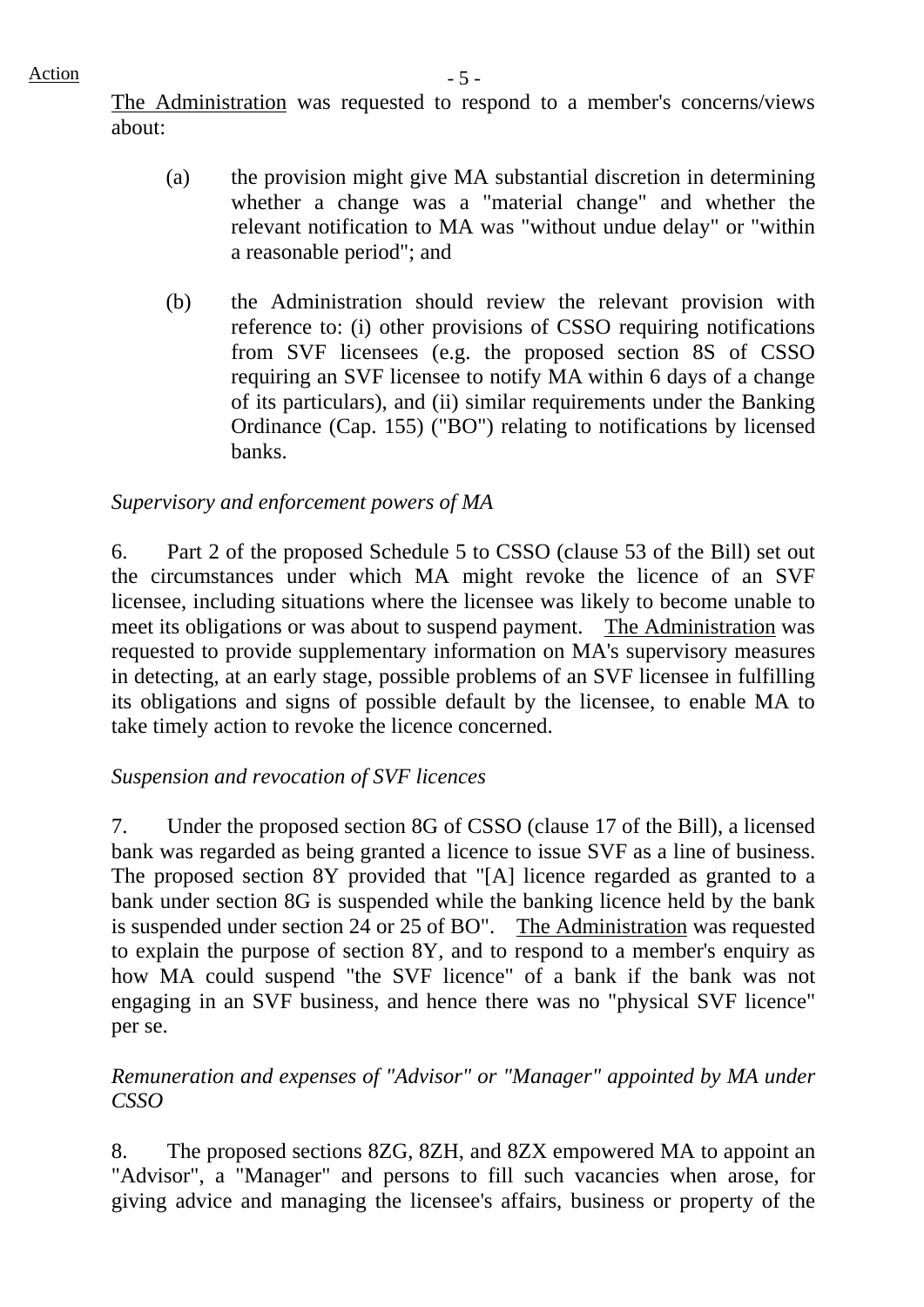licensee when it was unable to meet its obligations, etc. The Administration was requested to provide supplementary information on how MA would ensure the remuneration and fees to be paid by an SVF licensee to such "Advisor" or "Manager", who could include staff members of MA, would be reasonable.

### *Ownership and management of SVF licensee*

9. Provisions in Division 7 of the proposed Part 2A of CSSO regulated ownership and management of SVF licensee. The SVF licensee was required to inform MA when a person was to become or had become a "controller" (i.e. a majority shareholder controller (who was entitled to exercise more than 50% of the voting rights at a general meeting of the corporation), and a minority shareholder controller (who was entitled to exercise at least 10% but not more than 50% of the voting rights)). The Administration was requested to: (a) explain the purpose of Division 7; and (b) provide supplementary information on the regulation of ownership and management of an SVF licensee if it was a company listed in Hong Kong or overseas, but none of the shareholders could meet the relevant thresholds to become a controller, and the chief executive, director and senior management of the licensee were not shareholders but employees of the licensee.

(*Post-meeting note*: The Administration's written response was issued to members vide LC Paper No. CB(1)871/14-15(02) on 26 May 2015.)

### **II Any other business**

### Date of next meeting

10. The Chairman reminded members that the next meeting would be held on 26 May 2015, at 4:30 pm.

11. There being no other business, the meeting ended at 12:44 pm.

Council Business Division 1 Legislative Council Secretariat 10 September 2015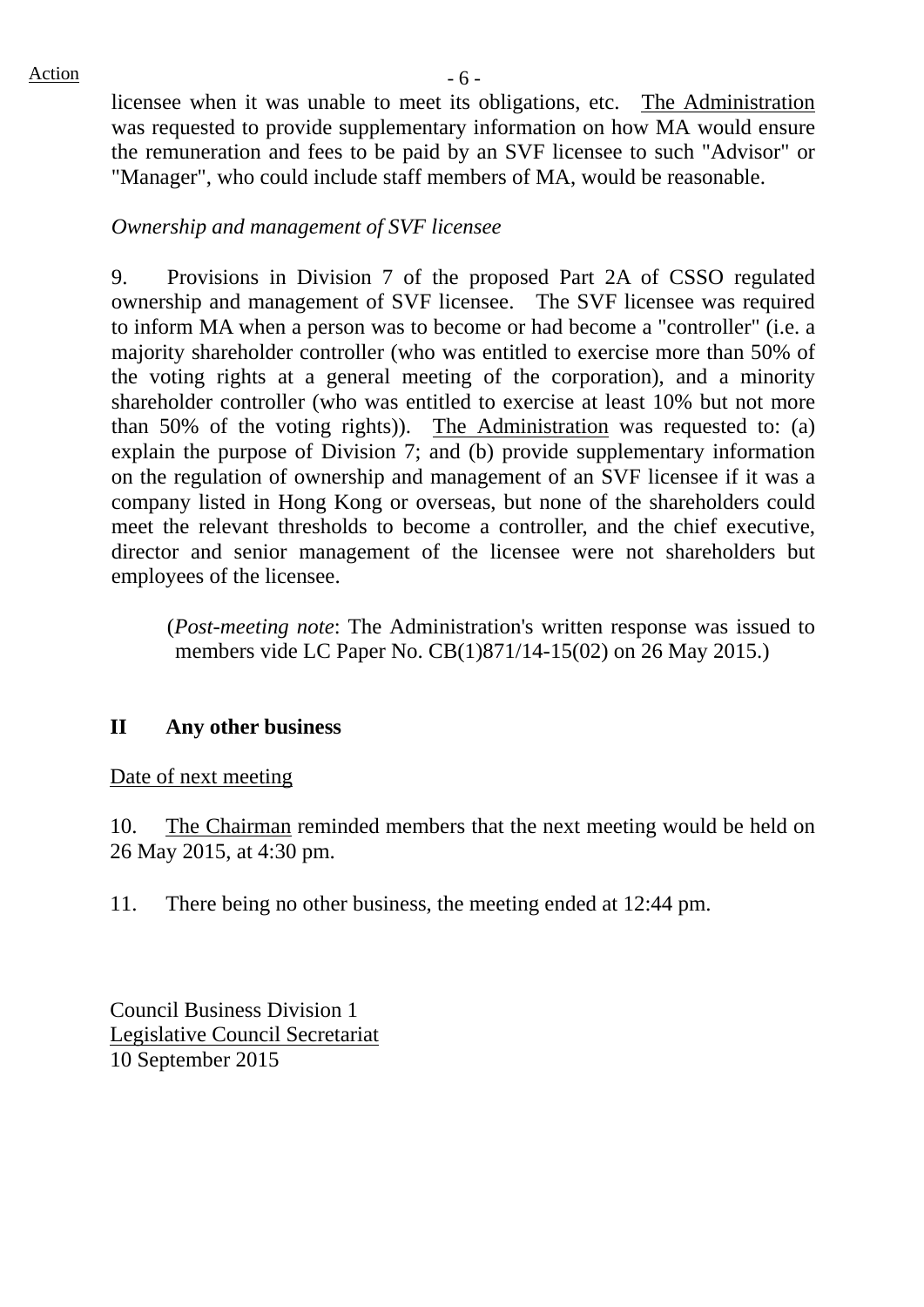## **Appendix**

### **Proceedings of the Bills Committee on Clearing and Settlement Systems (Amendment) Bill 2015 Fifth meeting on Tuesday, 12 May 2015, at 10:45 am in Conference Room 2A of the Legislative Council Complex**

| <b>Time</b>                         | <b>Speaker</b>                                                                                               | Subject(s)                                                                                                                                                                                                                                                      | <b>Action</b>   |
|-------------------------------------|--------------------------------------------------------------------------------------------------------------|-----------------------------------------------------------------------------------------------------------------------------------------------------------------------------------------------------------------------------------------------------------------|-----------------|
| <b>Marker</b><br>000045<br>$\equiv$ | Chairman                                                                                                     | Introductory remarks                                                                                                                                                                                                                                            | <b>Required</b> |
| 000217                              |                                                                                                              |                                                                                                                                                                                                                                                                 |                 |
| 000218<br>000636                    | $-$ Administration                                                                                           | Briefing by the Administration on its written<br>response to the submissions from Octopus Cards<br>Limited and Edenred Hong Kong Ltd.<br>(LC Paper No. $CB(1)836/14-15(01)$ )                                                                                   |                 |
| 000637<br>001318                    | Administration                                                                                               | Briefing by the Administration on its response to<br>the issues arising from the meeting held on<br>28 April 2015<br>(LC Paper No. $CB(1)836/14-15(03)$ )                                                                                                       |                 |
| 001319<br>002510                    | Chairman<br>Administration<br>Mr SIN Chung-kai<br>Mr CHAN Chi-chuen<br>Assistant<br>Legal<br>Adviser ("ALA") | Minimum licensing criteria for stored value<br>facility ("SVF") issuers and facilitators<br>(proposed section 8 of Part 2 of Schedule 3 to the<br>Clearing and Settlement System Ordinance (Cap.<br>584)("CSSO")) (clause 53)                                   |                 |
|                                     |                                                                                                              | Mr SIN and Mr CHAN expressed the following<br>$views -$                                                                                                                                                                                                         |                 |
|                                     |                                                                                                              | (a) stored value on an SVF was essentially an<br>form of currency,<br>electronic<br>it was<br>unreasonable to allow SVF issuers to impose<br>deadline for users to use/redeem the stored<br>value in the proposed section 8 of Part 2 of<br>Schedule 3 to CSSO; |                 |
|                                     |                                                                                                              | (b) SVF issuers should not be allowed to impose<br>deadline for users in using/redeeming the<br>stored value in the facility unless under<br>specified circumstances and subject to prior<br>approval of the Monetary Authority ("MA");<br>and                  |                 |
|                                     |                                                                                                              | (c) MA should ensure that the fees to be charged<br>by SVF licensees for redeeming the stored<br>value were reasonable.                                                                                                                                         |                 |
|                                     |                                                                                                              | ALA was of the view that allowing SVF issuers<br>to impose deadline for the redemption of the<br>stored value under the proposed section 8(b) of<br>Part 2 of Schedule 3 might be in conflict with the<br>proposed section $8(a)$ of the Schedule which         |                 |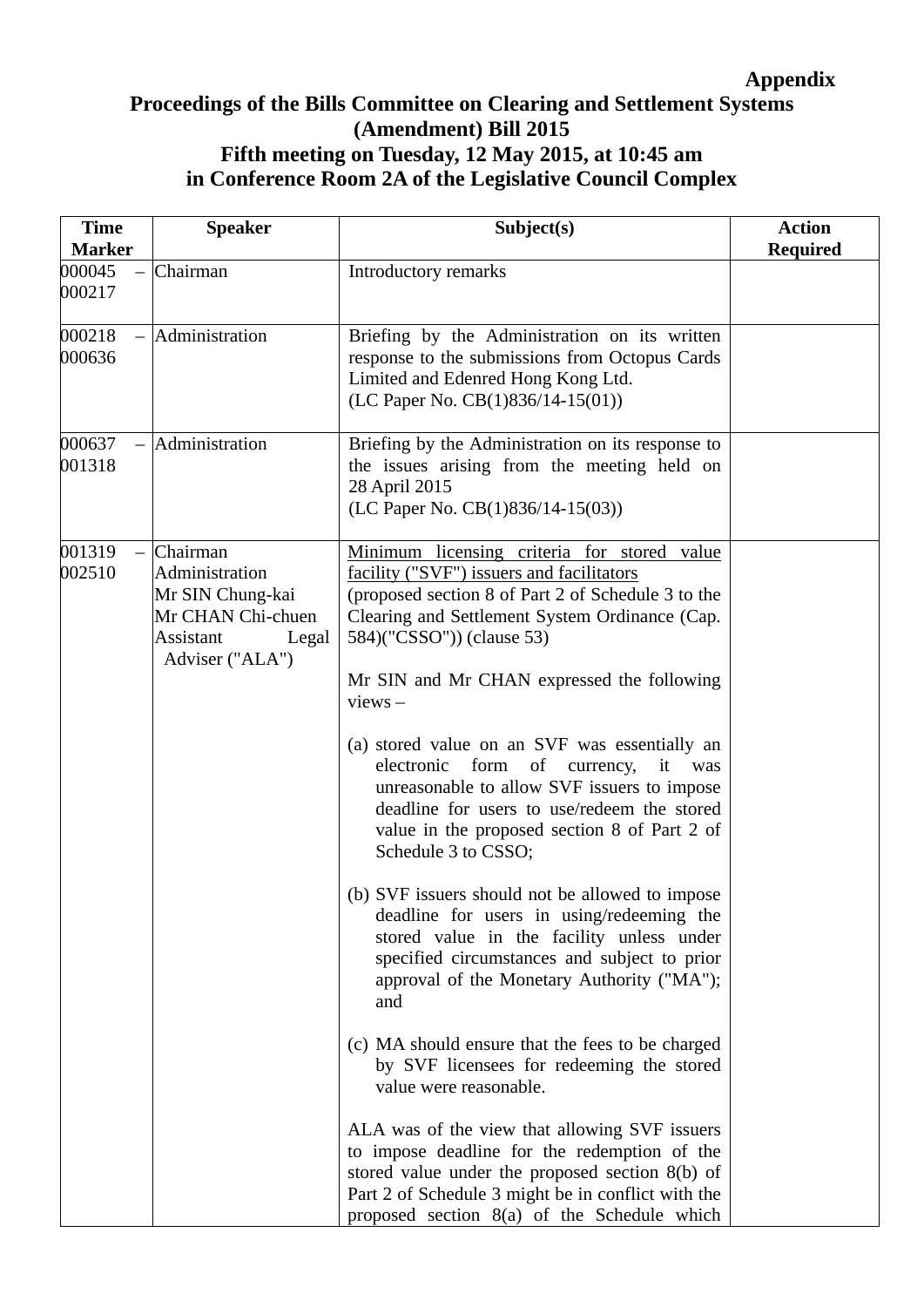| <b>Time</b>   | <b>Speaker</b> | $-2-$<br>Subject(s)                                                                                                                                                                                                                                                                                                                                                                                                                                                                                                                                                                     | <b>Action</b>                                                                     |
|---------------|----------------|-----------------------------------------------------------------------------------------------------------------------------------------------------------------------------------------------------------------------------------------------------------------------------------------------------------------------------------------------------------------------------------------------------------------------------------------------------------------------------------------------------------------------------------------------------------------------------------------|-----------------------------------------------------------------------------------|
| <b>Marker</b> |                |                                                                                                                                                                                                                                                                                                                                                                                                                                                                                                                                                                                         | <b>Required</b>                                                                   |
|               |                | specified that "the SVF issuers must redeem in<br>full the total value that remains on the facility as<br>soon as practicable after being requested by the<br>user to do so" because if users did not redeem/use<br>the stored value in the facility after the deadline,<br>all the remaining stored value would be forfeited<br>by the issuers.                                                                                                                                                                                                                                        |                                                                                   |
|               |                | The Administration advised that –<br>(a) section 8 of Part 2 of Schedule 3 did not<br>require or disallow an SVF issuer to charge<br>any fee or impose any deadline for the<br>redemption of any outstanding stored value.<br>The provision only provided that if<br>conditions, such as fee and/or deadline, were<br>to be set for using or redeeming the stored<br>value, the issuer must state clearly and<br>prominently in the contract between the<br>applicable company and the user.<br>This<br>would ensure users' awareness of the<br>conditions and protect their interests; | The<br>Administration to<br>take<br>action<br>as<br>paragraph 4 of<br>the minutes |
|               |                | (b) while SVF issuers in the market usually did<br>not impose any deadline for using or<br>redeeming the stored value in the facilities,<br>consideration needed to be given for<br>situations where some SVFs might be issued<br>for a commemorative purpose which would<br>be valid within a specified period; and                                                                                                                                                                                                                                                                    |                                                                                   |
|               |                | Administration would review<br>$(c)$ the<br>the<br>proposed section 8 of Part 2 of Schedule 3 in<br>the light of members' suggestions.<br>Licence fees payable by SVF licensees                                                                                                                                                                                                                                                                                                                                                                                                         |                                                                                   |
|               |                | The Chairman enquired how users' interests could<br>be protected when an SVF licensee had failed to<br>pay licence fee as required by the proposed<br>section 8M or 8N of CSSO and when the licence<br>concerned was revoked, temporarily suspended,<br>or suspended.                                                                                                                                                                                                                                                                                                                   |                                                                                   |
|               |                | The Administration replied that MA would issued<br>written notice to SVF licensee on revocation,<br>temporarily suspension, or suspension of the<br>licence, and would attach conditions setting out<br>the arrangements for the SVF issuer to return the<br>float to existing users and stop accepting new<br>users during the specified period.                                                                                                                                                                                                                                       |                                                                                   |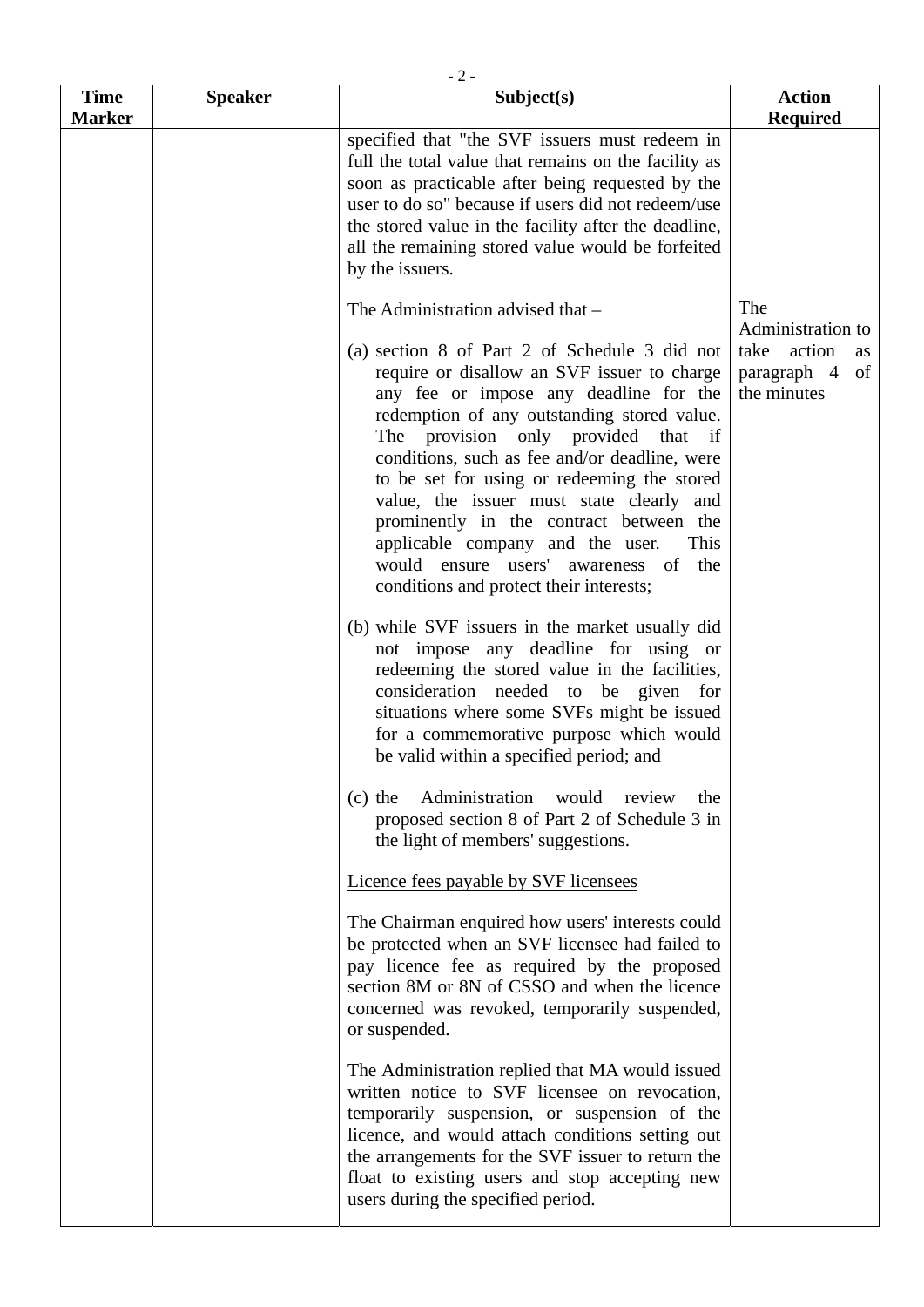| <b>Time</b><br><b>Marker</b> | <b>Speaker</b>                                         | $-3-$<br>Subject(s)                                                                                                                                                                                                                                                                                                                                                                                                                       | <b>Action</b><br><b>Required</b> |  |  |
|------------------------------|--------------------------------------------------------|-------------------------------------------------------------------------------------------------------------------------------------------------------------------------------------------------------------------------------------------------------------------------------------------------------------------------------------------------------------------------------------------------------------------------------------------|----------------------------------|--|--|
|                              | Clause-by-clause examination of the Bill               |                                                                                                                                                                                                                                                                                                                                                                                                                                           |                                  |  |  |
| 002511<br>$\equiv$           | Chairman                                               | Clause 17 – Part 2A added                                                                                                                                                                                                                                                                                                                                                                                                                 |                                  |  |  |
| 003324                       | Administration<br>Mr SIN Chung-kai<br>Mr NG Leung-sing | Part 2A                                                                                                                                                                                                                                                                                                                                                                                                                                   |                                  |  |  |
|                              |                                                        | <b>Licensing and Supervision of Stored Value</b><br><b>Facilities</b>                                                                                                                                                                                                                                                                                                                                                                     |                                  |  |  |
|                              |                                                        | Division 4 — Obligation of Licensee                                                                                                                                                                                                                                                                                                                                                                                                       |                                  |  |  |
|                              |                                                        | 8Q. Obligation to ensure fulfilment of minimum<br>criteria                                                                                                                                                                                                                                                                                                                                                                                |                                  |  |  |
|                              |                                                        | 8R. Obligation to report inability to meet<br>obligations                                                                                                                                                                                                                                                                                                                                                                                 |                                  |  |  |
|                              |                                                        | 8S. Obligation to notify Monetary Authority of<br>change of particulars                                                                                                                                                                                                                                                                                                                                                                   |                                  |  |  |
|                              |                                                        | In reply to Mr SIN's enquiry, the Administration<br>advised that the word " $day(s)$ " in CSSO referred<br>to calendar day(s) unless specified otherwise.                                                                                                                                                                                                                                                                                 |                                  |  |  |
|                              |                                                        | 8T. Obligation to notify Monetary Authority of<br>change in circumstances                                                                                                                                                                                                                                                                                                                                                                 |                                  |  |  |
|                              |                                                        | Mr NG expressed concern that the proposed<br>section $8T(2)$ of CSSO<br>might give MA<br>substantial discretion in determining whether a<br>change was a "material change" and whether the<br>relevant notification to MA was "without undue<br>delay" or "within a reasonable period". He was<br>of the view that a specified period could facilitate<br>compliance by the licensees and enable MA to<br>take enforcement action timely. |                                  |  |  |
|                              |                                                        | The Chairman suggested that the Administration<br>should review the relevant requirement with<br>reference to other provisions of CSSO requiring<br>notifications from SVF licensees and similar<br>requirements under the Banking Ordinance (Cap.<br>155) ("BO") relating to notifications by licensed<br>banks.                                                                                                                         |                                  |  |  |
|                              |                                                        | The Administration responded that unlike the<br>specified events (i.e. change of principal address,<br>postal address and email address) of which<br>licensees were required to notify MA under the<br>proposed section 8S, it would require some                                                                                                                                                                                         |                                  |  |  |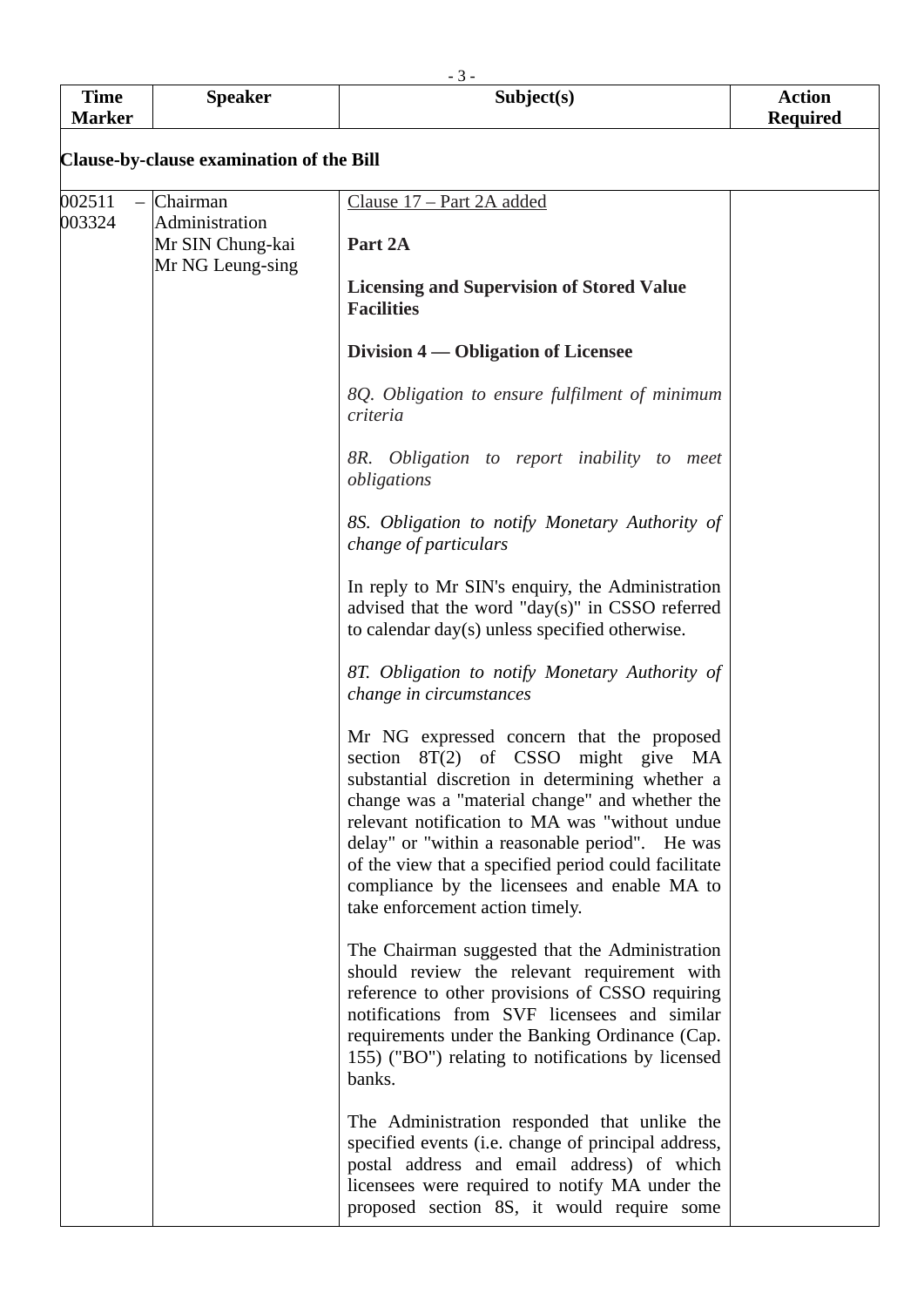|                  |                                                         | $-4-$                                                                                                                                                                                                                                                                                                                                                              |                                                                               |
|------------------|---------------------------------------------------------|--------------------------------------------------------------------------------------------------------------------------------------------------------------------------------------------------------------------------------------------------------------------------------------------------------------------------------------------------------------------|-------------------------------------------------------------------------------|
| <b>Time</b>      | <b>Speaker</b>                                          | Subject(s)                                                                                                                                                                                                                                                                                                                                                         | <b>Action</b>                                                                 |
| <b>Marker</b>    |                                                         | degree of judgement to determine whether and<br>when the "material change" mentioned in the<br>proposed section 8T would take place.<br>The<br>words "without undue delay" and "within<br>reasonable period" would provide SVF licensees<br>with flexibility without<br>undermining<br>the<br>regulatory role of MA.<br>The Administration would review section 8T | <b>Required</b><br>The                                                        |
|                  |                                                         | making reference to similar provisions under<br>CSSO and BO, and consider the need for MA to<br>issue guidelines in this respect to facilitate<br>compliance by licensees.                                                                                                                                                                                         | Administration to<br>take<br>action<br>as<br>of<br>paragraph 5<br>the minutes |
| 003325<br>004306 | Chairman<br>Administration                              | Division 5 - Revocation and Suspension of<br><b>Licence</b>                                                                                                                                                                                                                                                                                                        |                                                                               |
|                  | Mr NG Leung-sing<br>Mr CHAN Kin-por<br>Mr SIN Chung-kai | <b>Subdivision 1 – Revocation of Licence</b>                                                                                                                                                                                                                                                                                                                       |                                                                               |
|                  | ALA                                                     | 8U. Revocation of licence regarded as granted<br>under section 8G                                                                                                                                                                                                                                                                                                  |                                                                               |
|                  |                                                         | 8V. Revocation of licence on grounds specified in<br>Schedule 5                                                                                                                                                                                                                                                                                                    |                                                                               |
|                  |                                                         | In relation to the proposed section 8V, Mr NG<br>enquired if MA would announce through its<br>website details regarding the revocation of a<br>licence in addition to publishing a notice in one<br>Chinese language newspaper and one English<br>language newspaper.                                                                                              |                                                                               |
|                  |                                                         | Mr CHAN questioned if newspaper was still an<br>effective communication with the public given<br>the advancement in information technology, and<br>asked if MA would issue press release to inform<br>the media including the internet media, about the<br>revocation.                                                                                             |                                                                               |
|                  |                                                         | Mr SIN asked whether MA could require the SVF<br>licensee to notify its users about the revocation of<br>the licence through its website or mobile<br>application.                                                                                                                                                                                                 |                                                                               |
|                  |                                                         | The Administration advised that -                                                                                                                                                                                                                                                                                                                                  |                                                                               |
|                  |                                                         | (a) MA would issue press release on revocation<br>or suspension of an SVF licence;                                                                                                                                                                                                                                                                                 |                                                                               |
|                  |                                                         | (b) the press release would be made available in<br>MA's website and be issued to the media                                                                                                                                                                                                                                                                        |                                                                               |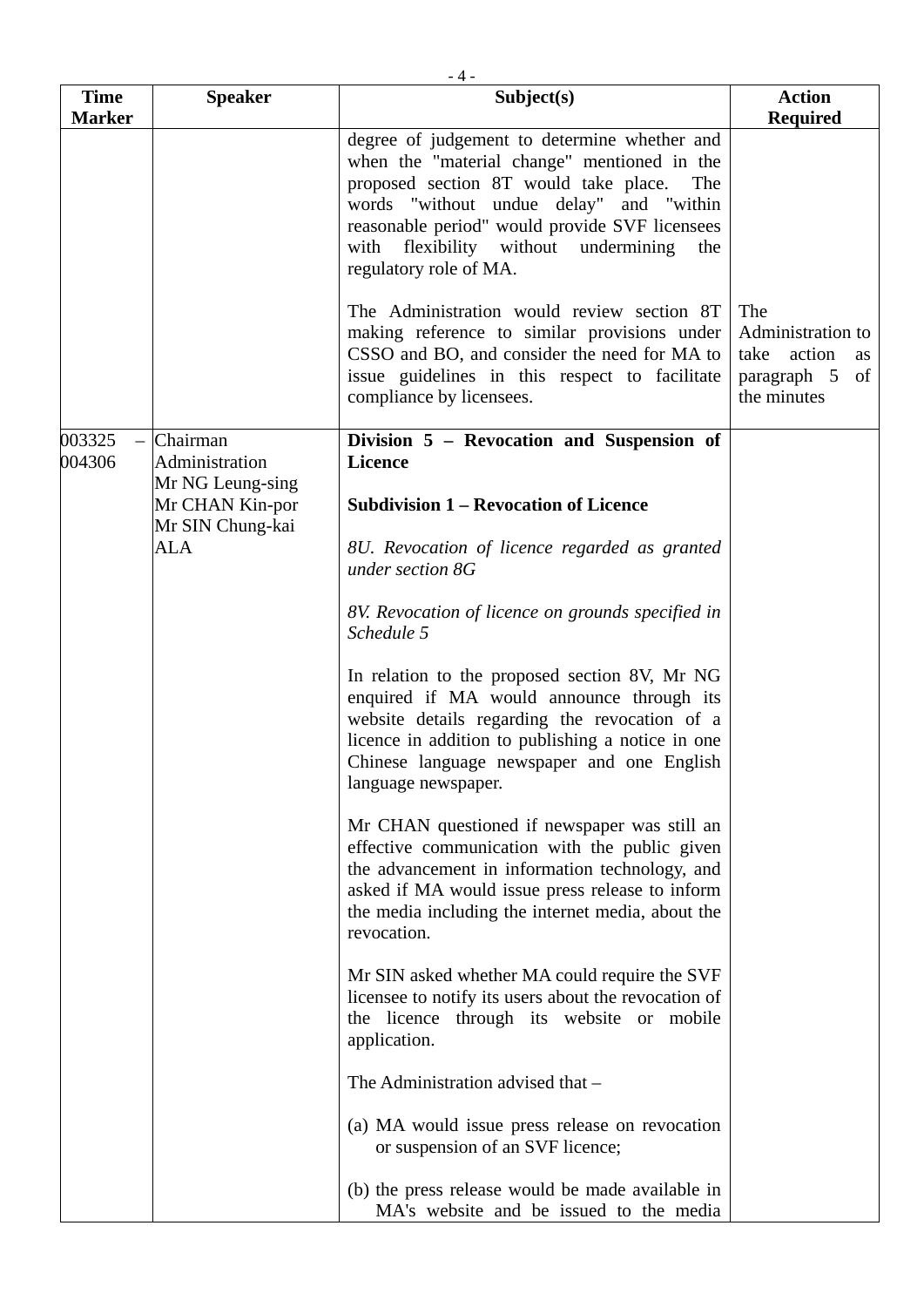| <b>Time</b>      | <b>Speaker</b>             | $-5-$<br>Subject(s)                                                                                                                                                                                                                                                                                                                                                                                                                            | <b>Action</b>                                                                        |
|------------------|----------------------------|------------------------------------------------------------------------------------------------------------------------------------------------------------------------------------------------------------------------------------------------------------------------------------------------------------------------------------------------------------------------------------------------------------------------------------------------|--------------------------------------------------------------------------------------|
| <b>Marker</b>    |                            |                                                                                                                                                                                                                                                                                                                                                                                                                                                | <b>Required</b>                                                                      |
|                  |                            | through the established channel; and                                                                                                                                                                                                                                                                                                                                                                                                           |                                                                                      |
|                  |                            | (c) when giving consent to an SVF licensee to<br>hold float and SVF deposit after the<br>revocation of licence under the proposed<br>section 8X, MA might attach conditions as<br>appropriate, including requiring the SVF<br>licensee to issue notice about the revocation<br>of licence in its website or mobile application.                                                                                                                |                                                                                      |
|                  |                            | ALA enquired whether the SVF licensee could<br>give both oral and written representations to MA<br>under the proposed section 8V as to why the<br>ground for the revocation stated in the notice<br>given had not been made out. He also sought<br>information as to whether the oral representations<br>would be heard by MA, a designated person, or a<br>designated committee.                                                              |                                                                                      |
|                  |                            | The Administration advised that under CSSO,<br>MA was empowered to delegate some of its<br>functions including hearing oral representations,<br>to its representatives. The oral representations<br>would remain valid irrespective whether the<br>representations were heard by MA or the<br>delegated representatives.                                                                                                                       |                                                                                      |
| 004306<br>005342 | Chairman<br>Administration | Clause 53 – Schedules 3 to 9 added                                                                                                                                                                                                                                                                                                                                                                                                             |                                                                                      |
|                  | Mr SIN Chung-kai           | Schedule 5 - Grounds for Revocation of<br><b>Licence</b>                                                                                                                                                                                                                                                                                                                                                                                       |                                                                                      |
|                  |                            | Part 1                                                                                                                                                                                                                                                                                                                                                                                                                                         |                                                                                      |
|                  |                            | Part 2                                                                                                                                                                                                                                                                                                                                                                                                                                         |                                                                                      |
|                  |                            | Mr SIN expressed concern as how MA could<br>detect at an early stage that an SVF licensee<br>might have problems in fulfilling its obligations,<br>including redeeming the stored value on the SVF,<br>and identify early signs of default by the licensee.                                                                                                                                                                                    | The<br>Administration to<br>take<br>action<br>as<br>paragraph 6<br>of<br>the minutes |
|                  |                            | The Administration explained that MA would<br>supervise the business of SVF licensees on an<br>on-going basis including on-site and off-site<br>inspection and examination of documents and<br>investigation into complaints and suspected<br>non-compliance. MA's supervision would cover<br>both financial aspects and controls of the<br>licensees and their daily business operations in<br>ensuring the SVF's business would be conducted |                                                                                      |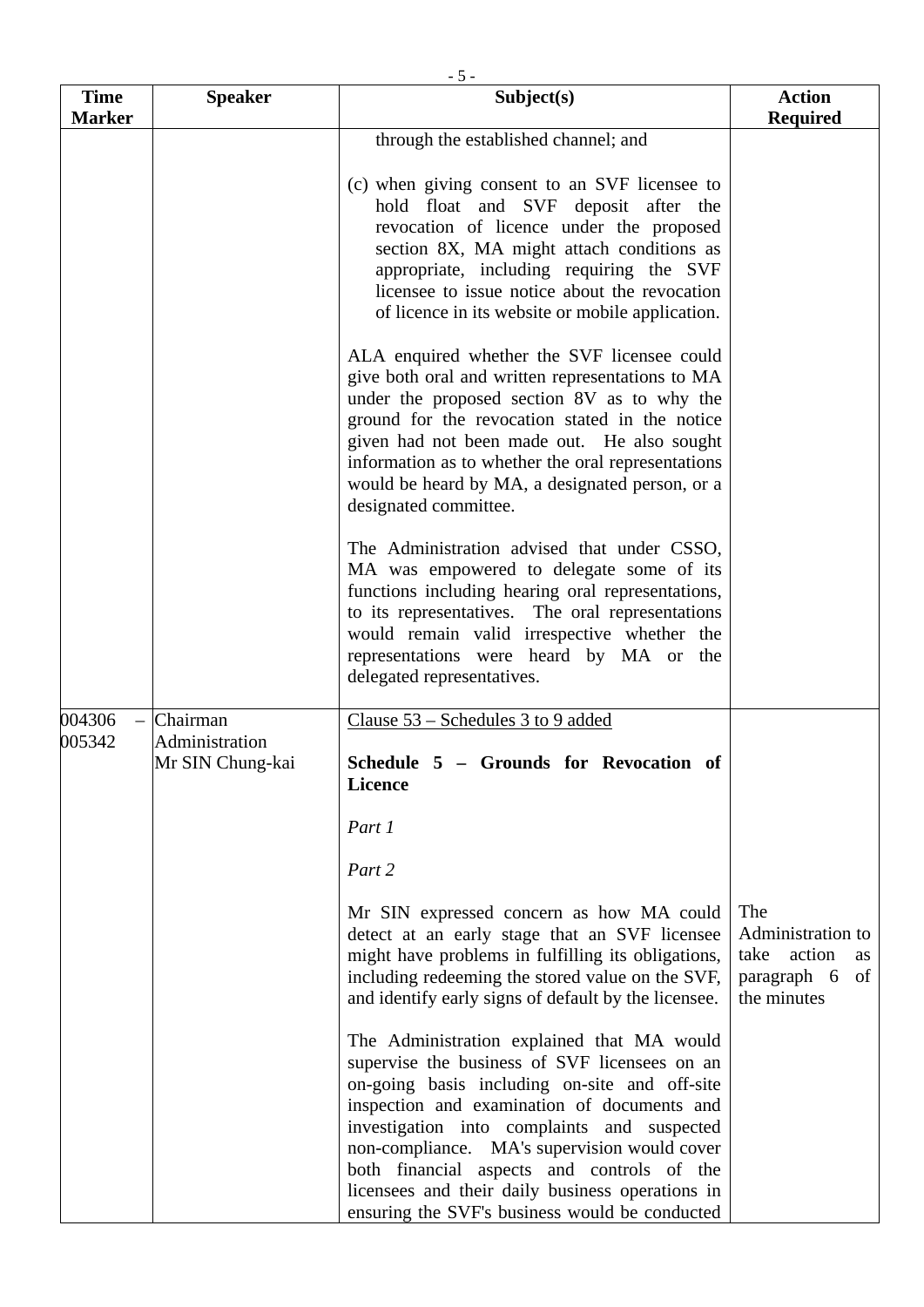|                              |                                                       | $-6-$                                                                                                                                                                                                                                                                                                                                                                                                                                                                                                                                                                                                              |                 |
|------------------------------|-------------------------------------------------------|--------------------------------------------------------------------------------------------------------------------------------------------------------------------------------------------------------------------------------------------------------------------------------------------------------------------------------------------------------------------------------------------------------------------------------------------------------------------------------------------------------------------------------------------------------------------------------------------------------------------|-----------------|
| <b>Time</b>                  | <b>Speaker</b>                                        | Subject(s)                                                                                                                                                                                                                                                                                                                                                                                                                                                                                                                                                                                                         | <b>Action</b>   |
| <b>Marker</b>                |                                                       | in a prudent and sound manner.<br>To ensure<br>protection of the float, there were provisions in<br>the Bill requiring SVF licensees to keep the float<br>separate from other funds and put in place<br>policies and measures to safeguard the float.<br>MA would review the adequacy of such measures<br>during its on-going supervision.<br>In reply to the Chairman's enquiry, the<br>Administration confirmed that the issuance of<br>debit cards was part of the business of a licensed<br>bank. Since debits cards were not SVF, they<br>would not be covered in the scope of business of<br>an SVF licence. | <b>Required</b> |
| 005343<br>$\equiv$<br>010546 | Chairman<br>Administration<br>Mr SIN Chung-kai<br>ALA | Clause 17 – Part 2A added<br>Division 5 – Revocation and Suspension of<br><b>Licence</b>                                                                                                                                                                                                                                                                                                                                                                                                                                                                                                                           |                 |
|                              |                                                       | <b>Subdivision 1 – Revocation of Licence</b>                                                                                                                                                                                                                                                                                                                                                                                                                                                                                                                                                                       |                 |
|                              |                                                       | 8W. Effect of revocation of licence                                                                                                                                                                                                                                                                                                                                                                                                                                                                                                                                                                                |                 |
|                              |                                                       | ALA enquired about the reasons for only<br>imposing penalties on the contravention of the<br>proposed section $8W(1)(d)$ but not $8W(1)(a)$ to<br>(c).                                                                                                                                                                                                                                                                                                                                                                                                                                                             |                 |
|                              |                                                       | The Administration explained that a former<br>licensee who had contravened the proposed<br>section $8W(1)(a)$ to (c) was indeed running an<br>SVF business without a licence and that there<br>was already a specific offence provided for such<br>contravention.                                                                                                                                                                                                                                                                                                                                                  |                 |
|                              |                                                       | 8X. Monetary Authority may give consent to hold<br>float and SVF deposit after revocation of licence                                                                                                                                                                                                                                                                                                                                                                                                                                                                                                               |                 |
|                              |                                                       | The Administration advised that the proposed<br>section 8X empowered MA to give consent to an<br>SVF licensee to hold whole or part of the float<br>and SVF deposit after revocation of licence<br>within a specified period and in the manner<br>specified by MA so as to allow the users to<br>redeem the unused value and the SVF licensee to<br>fulfill its obligations during the specified period.                                                                                                                                                                                                           |                 |
|                              |                                                       |                                                                                                                                                                                                                                                                                                                                                                                                                                                                                                                                                                                                                    |                 |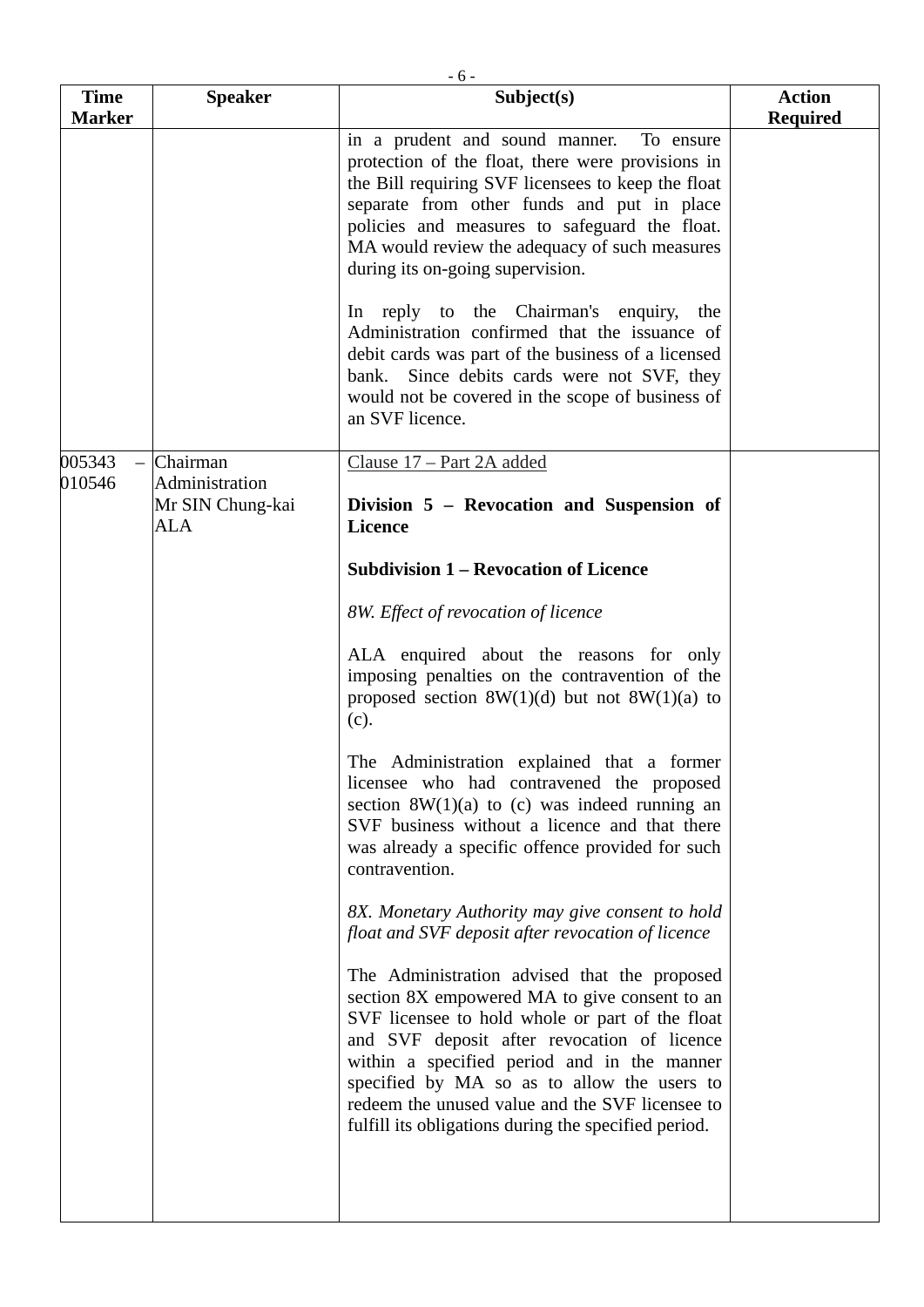| <b>Time</b>                  | <b>Speaker</b>             | Subject(s)                                                                                                                                                                                                                                                                                                                                                                                                                                                                                                                                                                                                                                                                                 | <b>Action</b>                                                                     |
|------------------------------|----------------------------|--------------------------------------------------------------------------------------------------------------------------------------------------------------------------------------------------------------------------------------------------------------------------------------------------------------------------------------------------------------------------------------------------------------------------------------------------------------------------------------------------------------------------------------------------------------------------------------------------------------------------------------------------------------------------------------------|-----------------------------------------------------------------------------------|
| <b>Marker</b>                |                            | <b>Subdivision 2 – Suspension of Licence</b>                                                                                                                                                                                                                                                                                                                                                                                                                                                                                                                                                                                                                                               | <b>Required</b>                                                                   |
|                              |                            | 8Y. Suspension of licence regarded as granted<br>under section 8G                                                                                                                                                                                                                                                                                                                                                                                                                                                                                                                                                                                                                          |                                                                                   |
|                              |                            | 8Z. Temporary suspension of licence                                                                                                                                                                                                                                                                                                                                                                                                                                                                                                                                                                                                                                                        |                                                                                   |
|                              |                            | 8ZA. Suspension of licence                                                                                                                                                                                                                                                                                                                                                                                                                                                                                                                                                                                                                                                                 |                                                                                   |
|                              |                            | Noting that a licensed bank was regarded as being<br>granted a licence to issue SVF as a line of<br>business under the proposed section 8G of CSSO,<br>Mr SIN sought information on how MA could<br>suspend "the SVF licence" of a licensed bank<br>under the proposed section 8Y if the licensed<br>bank was not operating the SVF business.                                                                                                                                                                                                                                                                                                                                              | The<br>Administration to<br>take action<br>as<br>paragraph 7<br>of<br>the minutes |
|                              |                            | The Administration explained that a licensed<br>bank who wished to engage in the SVF business<br>would be required to pay the licence fees and<br>operate the SVF business. Nevertheless, the<br>licensed bank was not required to go over the<br>licence application procedure but needed to<br>comply with the relevant requirements for SVF<br>under the proposed regulatory regime which were<br>not covered under BO. MA could, according to<br>the proposed sections 8Z and 8ZA of CSSO,<br>suspend the SVF licence regarded as being<br>granted to a licensed bank from operating the<br>SVF business if the licensed bank could not fulfill<br>the minimum SVF licensing criteria. |                                                                                   |
|                              |                            | 8ZB. Effect of suspension under section 8Y, 8Z or<br>8ZA                                                                                                                                                                                                                                                                                                                                                                                                                                                                                                                                                                                                                                   |                                                                                   |
|                              |                            | 8ZC. Monetary Authority may give consent to<br>hold float and SVF deposit while licence is<br>suspended                                                                                                                                                                                                                                                                                                                                                                                                                                                                                                                                                                                    |                                                                                   |
| 010547<br>$\equiv$<br>011502 | Chairman<br>Administration | Division 6 – Power of Control over Licence                                                                                                                                                                                                                                                                                                                                                                                                                                                                                                                                                                                                                                                 |                                                                                   |
|                              | Mr CHAN Kin-por            | <b>Subdivision 1 – Preliminary</b>                                                                                                                                                                                                                                                                                                                                                                                                                                                                                                                                                                                                                                                         |                                                                                   |
|                              | Mr SIN Chung-kai           | 8ZD. Application of Division 6                                                                                                                                                                                                                                                                                                                                                                                                                                                                                                                                                                                                                                                             |                                                                                   |
|                              |                            | <b>Subdivision 2 – Powers of Monetary Authority</b><br>over Management of Licensee                                                                                                                                                                                                                                                                                                                                                                                                                                                                                                                                                                                                         |                                                                                   |
|                              |                            | 8ZE. Circumstances under which powers under<br>this Division may be exercised                                                                                                                                                                                                                                                                                                                                                                                                                                                                                                                                                                                                              |                                                                                   |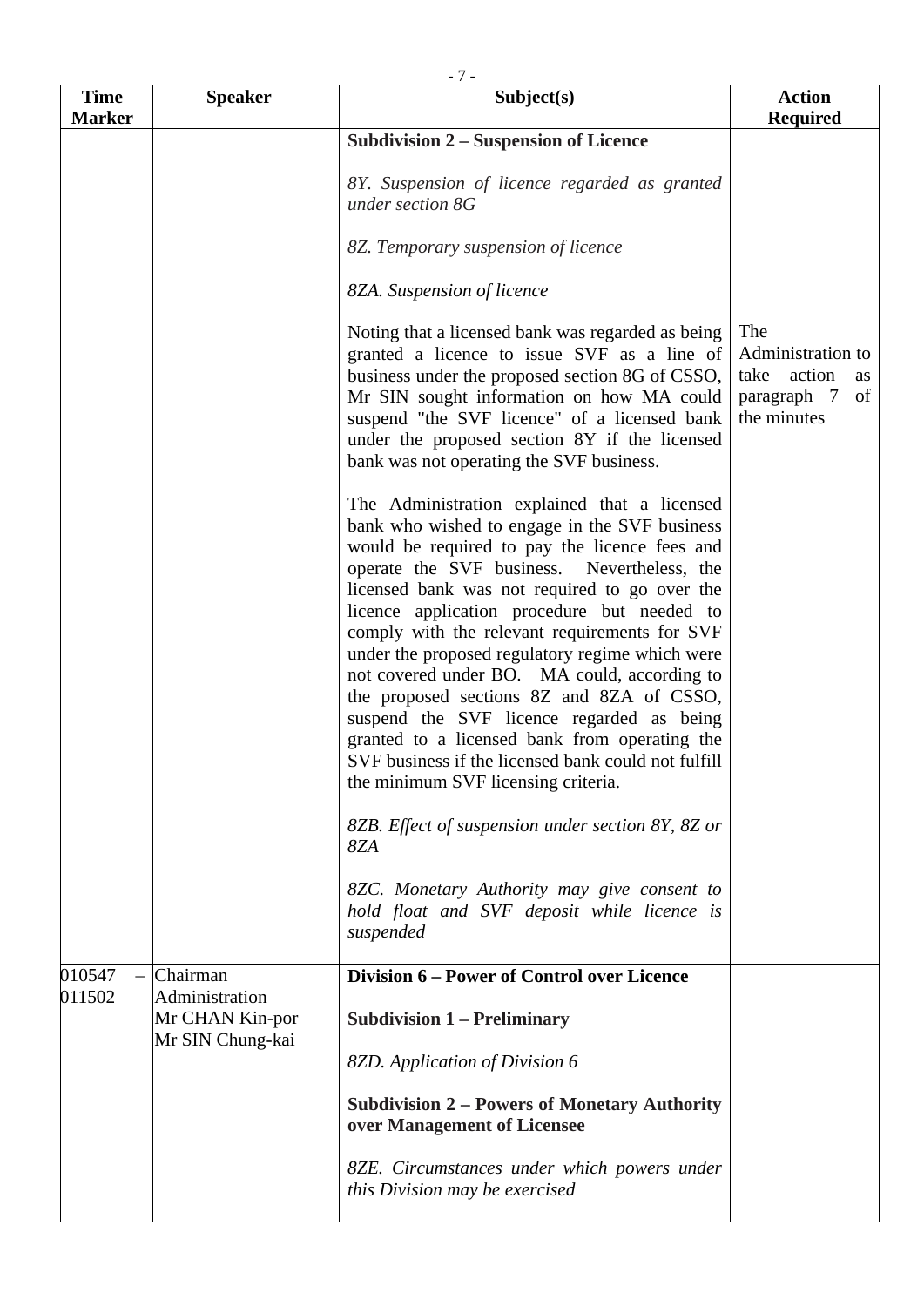| <b>Time</b><br><b>Marker</b> | <b>Speaker</b> | Subject(s)                                                                                                                                                                                                                                                                                                                                                                                                                                                               | <b>Action</b><br><b>Required</b>                                               |
|------------------------------|----------------|--------------------------------------------------------------------------------------------------------------------------------------------------------------------------------------------------------------------------------------------------------------------------------------------------------------------------------------------------------------------------------------------------------------------------------------------------------------------------|--------------------------------------------------------------------------------|
|                              |                | 8ZF. Power to require licensee to take immediate<br>action relating to its affairs, etc.                                                                                                                                                                                                                                                                                                                                                                                 |                                                                                |
|                              |                | 8ZG. Power to give direction for licensee to seek<br>advice on management of its affairs, etc.                                                                                                                                                                                                                                                                                                                                                                           |                                                                                |
|                              |                | 8ZH. Power to give direction for licensee's<br>affairs, etc. to be managed by Manager                                                                                                                                                                                                                                                                                                                                                                                    |                                                                                |
|                              |                | Supplementary provisions relating<br>8ZI.<br>to<br>appointment of Advisor or Manager under<br>section 8ZG or 8ZH                                                                                                                                                                                                                                                                                                                                                         |                                                                                |
|                              |                | Noting that the proposed sections 8ZF, 8ZG and<br>8ZH empowered MA to appoint an "Advisor" or<br>a "Manager" for giving advice and managing the<br>licensee's affairs, business or property of the<br>licensee when it was unable to meet its<br>obligations, etc., Mr CHAN enquired how MA<br>would ensure the remuneration and fees to be<br>paid by an SVF licensee to such "Advisor" or<br>"Manager", who could include staff members of<br>MA, would be reasonable. | The<br>Administration to<br>take action<br>as<br>paragraph 8 of<br>the minutes |
|                              |                | The Administration advised that under the<br>proposed section 8ZZ, MA might,<br>after<br>consulting the Financial Secretary ("FS"),<br>determine the remuneration or expenses to be<br>paid by an SVF licensee to the "Advisor" or<br>"Manager". In addition, MA might, after<br>consulting FS, use the Exchange Fund to pay the<br>whole or part of those remuneration or expenses.                                                                                     |                                                                                |
|                              |                | In reply to Mr SIN, the Administration confirmed<br>that as provided in the proposed section 8ZZU,<br>the chief executive of an SVF licensee must be an<br>individual who was ordinarily resident in Hong<br>Kong. This would enable MA to require the<br>SVF licensee to take immediate action when it<br>was likely that it became unable to meet its<br>obligations.                                                                                                  |                                                                                |
|                              |                | Subdivision $3$ – Further Provisions Regarding<br><b>Direction under Section 8ZH</b>                                                                                                                                                                                                                                                                                                                                                                                     |                                                                                |
|                              |                | 8ZJ. Interpretation of Subdivision 3                                                                                                                                                                                                                                                                                                                                                                                                                                     |                                                                                |
|                              |                | 8ZK. Publication of direction                                                                                                                                                                                                                                                                                                                                                                                                                                            |                                                                                |
|                              |                | 8ZL. References to affairs, business or property<br>of licensee, and objective of Manager                                                                                                                                                                                                                                                                                                                                                                                |                                                                                |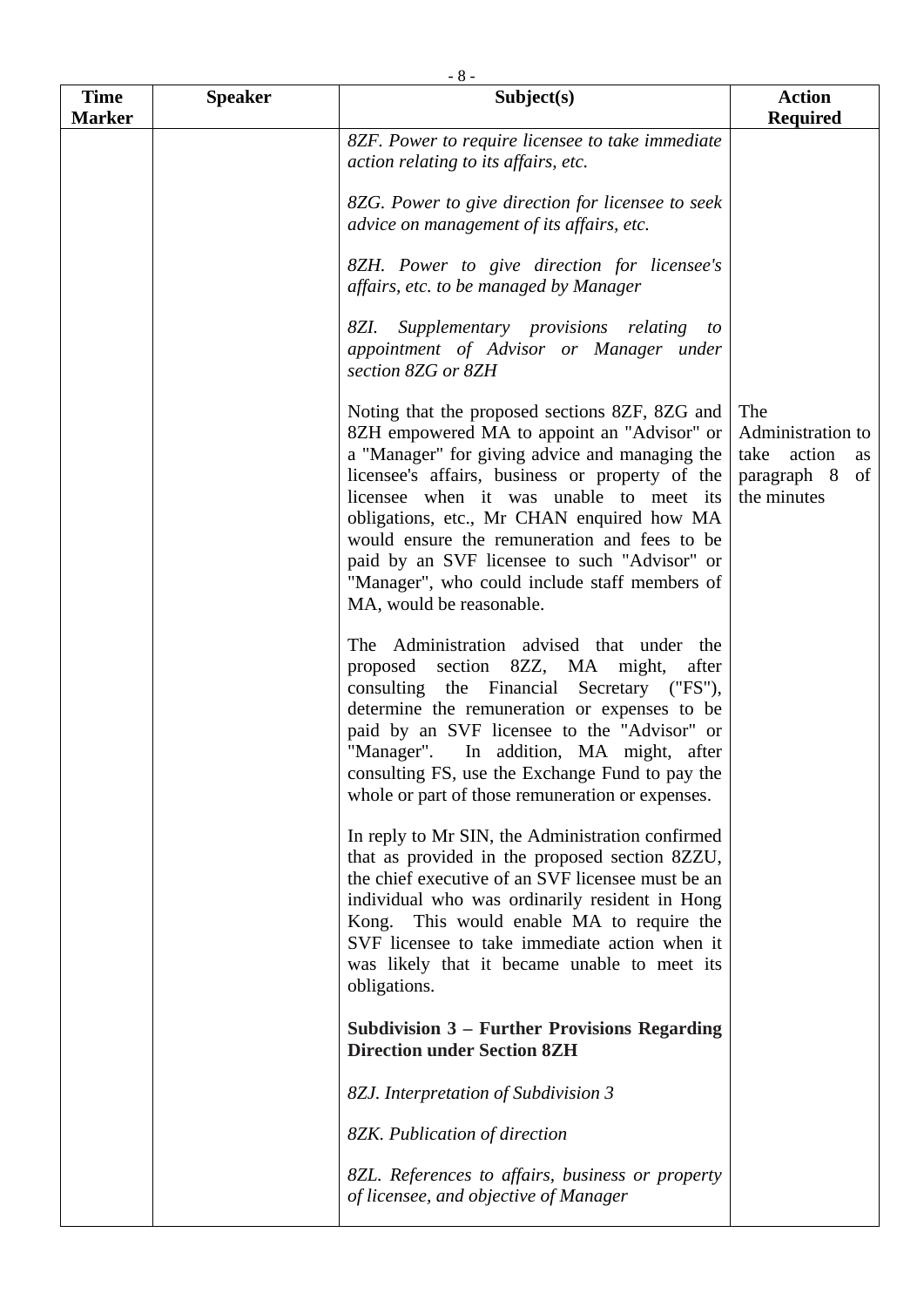|                              |                                                                     | $-9-$                                                                                                                                                                                                                                                                                                                                                        |                                  |
|------------------------------|---------------------------------------------------------------------|--------------------------------------------------------------------------------------------------------------------------------------------------------------------------------------------------------------------------------------------------------------------------------------------------------------------------------------------------------------|----------------------------------|
| <b>Time</b><br><b>Marker</b> | <b>Speaker</b>                                                      | Subject(s)                                                                                                                                                                                                                                                                                                                                                   | <b>Action</b><br><b>Required</b> |
|                              |                                                                     | 8ZM. Effect of direction: chief executive and<br>director of licensee<br>8ZN. Effect of direction: meeting and resolution                                                                                                                                                                                                                                    |                                  |
|                              |                                                                     |                                                                                                                                                                                                                                                                                                                                                              |                                  |
| 011503<br>011832             | Chairman<br>Administration<br>Mr SIN Chung-kai                      | Clause 53 – Schedules 3 to 9 added<br><b>Schedule 7 – Power of Manager of Licensee</b>                                                                                                                                                                                                                                                                       |                                  |
|                              |                                                                     | Mr SIN pointed out that the term "Manager" ("管<br>$\mathbb{H} \setminus \mathbb{R}$ in the heading of Schedule 7 to be<br>appointed by MA might be interpreted as the<br>"manager employed by an SVF licensee". He<br>opined that "接管人" might better reflect the role<br>of the "Manager" appointed by MA.                                                   |                                  |
|                              |                                                                     | Administration advised that the term<br>The<br>"manager" ("管理人"), instead of "接管人", was<br>adopted because "Manager" had wider meaning<br>than "接管人" as he/she was required not only to<br>take over but also to manage the business and<br>property of the SVF licensee.<br>The term<br>"manager" ("管理人") was adopted in BO and<br>shared the same meaning. |                                  |
| 011833                       | Chairman                                                            | Clause 17 - Part 2A added                                                                                                                                                                                                                                                                                                                                    |                                  |
| 013020                       | Administration<br>Mr SIN Chung-kai<br>Mr CHAN Kin-por<br><b>ALA</b> | Division 5 - Revocation and Suspension of<br><b>Licence</b>                                                                                                                                                                                                                                                                                                  |                                  |
|                              |                                                                     | <b>Subdivision 3 – Further Provisions Regarding</b><br><b>Direction under Section 8ZH</b>                                                                                                                                                                                                                                                                    |                                  |
|                              |                                                                     | 8ZO. Power of Manager                                                                                                                                                                                                                                                                                                                                        |                                  |
|                              |                                                                     | 8ZP. Manager may delegate duty and power                                                                                                                                                                                                                                                                                                                     |                                  |
|                              |                                                                     | 8ZQ. Court of First Instance may approve certain<br>resolutions                                                                                                                                                                                                                                                                                              |                                  |
|                              |                                                                     | 8ZR. Court of First Instance may make certain<br>orders                                                                                                                                                                                                                                                                                                      |                                  |
|                              |                                                                     | Mr SIN asked whether the word "members"<br>referred to the shareholders of an SVF licensee or<br>the users of the SVF.                                                                                                                                                                                                                                       |                                  |
|                              |                                                                     | The Administration confirmed that "members", as<br>defined in the Companies Ordinance (Cap. 622),<br>referred to the shareholders of a company (i.e. the                                                                                                                                                                                                     |                                  |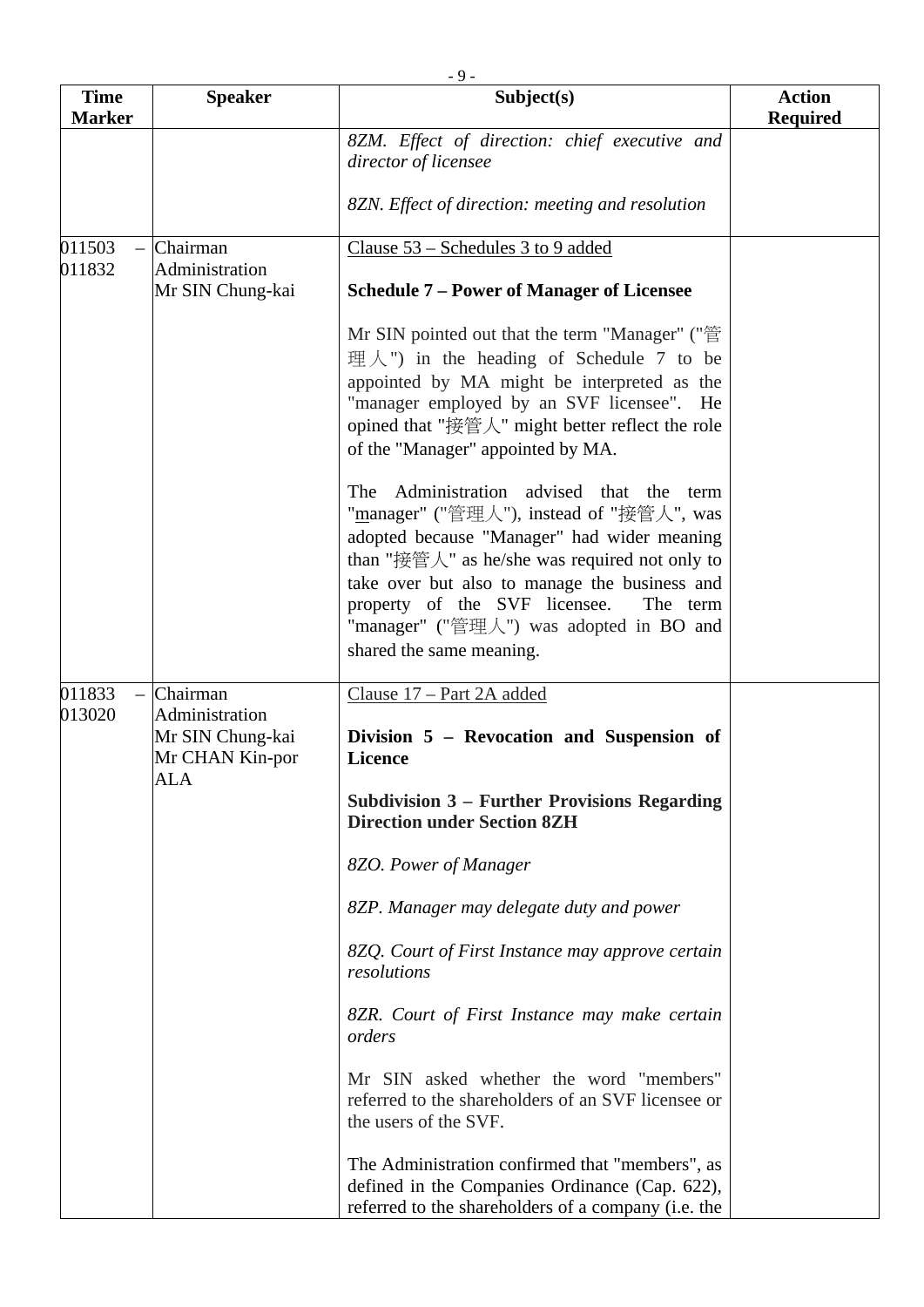| <b>Time</b>   | <b>Speaker</b> | Subject(s)                                                                                                                                                                                                                                                                                                                                                                                                                                                                                                                                                                                               | <b>Action</b>   |
|---------------|----------------|----------------------------------------------------------------------------------------------------------------------------------------------------------------------------------------------------------------------------------------------------------------------------------------------------------------------------------------------------------------------------------------------------------------------------------------------------------------------------------------------------------------------------------------------------------------------------------------------------------|-----------------|
| <b>Marker</b> |                | SVF licensee in the context of the Bill).                                                                                                                                                                                                                                                                                                                                                                                                                                                                                                                                                                | <b>Required</b> |
|               |                | 8ZS. Obstructing Manager in discharging duties,<br>etc.                                                                                                                                                                                                                                                                                                                                                                                                                                                                                                                                                  |                 |
|               |                | 8ZT. Variations of directions                                                                                                                                                                                                                                                                                                                                                                                                                                                                                                                                                                            |                 |
|               |                | <b>Subdivision 4 – Revocation of Direction under</b><br><b>Section 8ZG or 8ZH</b>                                                                                                                                                                                                                                                                                                                                                                                                                                                                                                                        |                 |
|               |                | 8ZU. Revocation of direction under section 8ZG<br>or 8ZH                                                                                                                                                                                                                                                                                                                                                                                                                                                                                                                                                 |                 |
|               |                | Subdivision 5 – Advisor and manager of<br><b>Licensee</b>                                                                                                                                                                                                                                                                                                                                                                                                                                                                                                                                                |                 |
|               |                | 8ZV. Revocation of appointment of Advisor or<br><i>Manager</i>                                                                                                                                                                                                                                                                                                                                                                                                                                                                                                                                           |                 |
|               |                | 8ZW. Resignation of Advisor or Manager                                                                                                                                                                                                                                                                                                                                                                                                                                                                                                                                                                   |                 |
|               |                | 8ZX. Appointment to fill vacancy in office of<br><b>Advisor or Manager</b>                                                                                                                                                                                                                                                                                                                                                                                                                                                                                                                               |                 |
|               |                | 8ZY. Advisor or Manager may engage technical<br>or professional person                                                                                                                                                                                                                                                                                                                                                                                                                                                                                                                                   |                 |
|               |                | 8ZZ. Remuneration and expenses of Advisor or<br><i>Manager</i>                                                                                                                                                                                                                                                                                                                                                                                                                                                                                                                                           |                 |
|               |                | Mr CHAN asked whether there was a mechanism<br>(e.g. through a tender process) to ensure that the<br>remuneration and fees charged by the "Advisor"<br>or "Manager" were reasonable.                                                                                                                                                                                                                                                                                                                                                                                                                     |                 |
|               |                | The Administration explained that when an SVF<br>licensee was unable or likely to become unable to<br>meet its obligations, MA would need to appoint<br>an "Advisor" or a "Manager" within a short<br>period of time, thus it might not be feasible to<br>conduct a tender exercise for the appointment.<br>According to past experiences, MA would invite<br>quotations from a number of service providers<br>and assess whether the remuneration and fees<br>charged by the "Advisor" or "Manager" were at a<br>reasonable level.<br>MA might also appoint its<br>staff as the "Advisor" or "Manager". |                 |
|               |                | As the incumbent chief executive or directors of<br>an SVF licensee would be regarded as revoked<br>when a "Manager" was appointed by MA for                                                                                                                                                                                                                                                                                                                                                                                                                                                             |                 |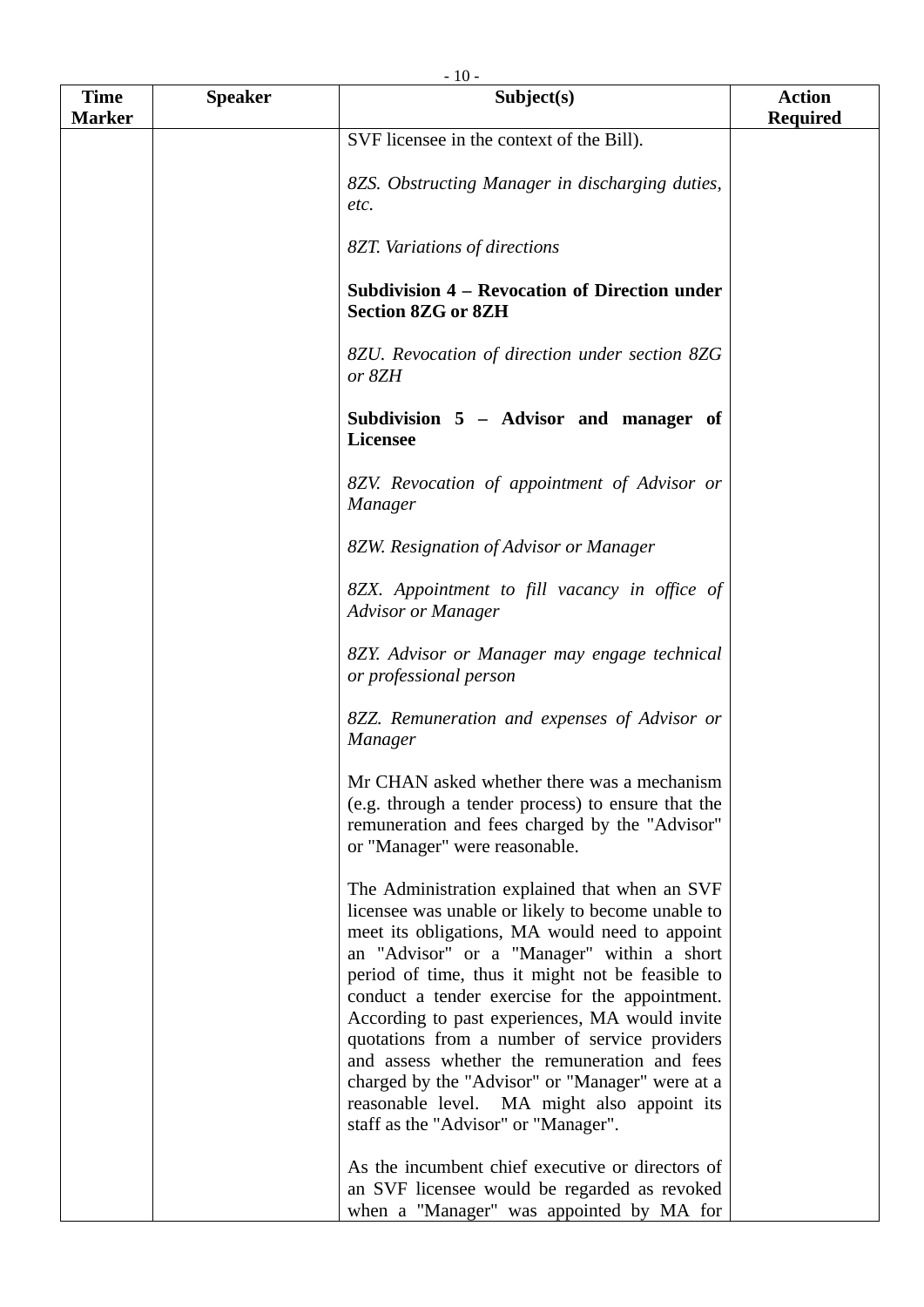|               | $-11-$                             |                                                                                                                                                                                                                                                                                                                                                                                                                                                                                                              |                 |  |
|---------------|------------------------------------|--------------------------------------------------------------------------------------------------------------------------------------------------------------------------------------------------------------------------------------------------------------------------------------------------------------------------------------------------------------------------------------------------------------------------------------------------------------------------------------------------------------|-----------------|--|
| <b>Time</b>   | <b>Speaker</b>                     | Subject(s)                                                                                                                                                                                                                                                                                                                                                                                                                                                                                                   | <b>Action</b>   |  |
| <b>Marker</b> |                                    |                                                                                                                                                                                                                                                                                                                                                                                                                                                                                                              | <b>Required</b> |  |
|               |                                    | managing the licensee's affairs, business or<br>property, ALA enquired whether the "Manager"<br>so appointed to fulfill the licensee's obligations<br>would take charge of matters relating to the<br>employment contracts of the licensee with its<br>chief executive and directors, and settlement of<br>disputes arising from the automatic dismissal of<br>the incumbent chief executive or directors of the<br>licensee including making compensations.                                                 |                 |  |
|               |                                    | The Administration advised that, according to the<br>proposed Schedule 7 to CSSO, the "Manager"<br>could act on behalf of, or in the name of the<br>licensee on matters including to carry on any<br>business of the licensee, to defend any action or<br>legal proceedings, to execute any contract<br>(including dissolution of employment contracts)<br>and to make payment that was necessary or<br>incidental to the discharge of the Manager's duties<br>or the exercise of the Manager's powers, etc. |                 |  |
| 013021        | Chairman                           | Division 7 – Ownership and Management of                                                                                                                                                                                                                                                                                                                                                                                                                                                                     |                 |  |
| 015952        | Administration<br>Mr SIN Chung-kai | <b>Licensee</b>                                                                                                                                                                                                                                                                                                                                                                                                                                                                                              |                 |  |
|               | ALA                                | <b>Subdivision 1 – Preliminary</b>                                                                                                                                                                                                                                                                                                                                                                                                                                                                           |                 |  |
|               |                                    | 8ZZA. Interpretation of Division 7                                                                                                                                                                                                                                                                                                                                                                                                                                                                           |                 |  |
|               |                                    | 8ZZB. Application of Division 7                                                                                                                                                                                                                                                                                                                                                                                                                                                                              |                 |  |
|               |                                    | Subdivision 2 – Sale and Disposal of Business<br>etc. of Licensee                                                                                                                                                                                                                                                                                                                                                                                                                                            |                 |  |
|               |                                    | 8ZZC. Sale and disposal of business require<br>approval                                                                                                                                                                                                                                                                                                                                                                                                                                                      |                 |  |
|               |                                    | 8ZZD. Reconstruction of capital                                                                                                                                                                                                                                                                                                                                                                                                                                                                              |                 |  |
|               |                                    | Subdivision $3 -$ Majority<br><b>Shareholder</b><br>Controller, Minority Shareholder Controller<br>and Indirect Controller of Licensee                                                                                                                                                                                                                                                                                                                                                                       |                 |  |
|               |                                    | 8ZZE. Interpretation of Subdivision 3                                                                                                                                                                                                                                                                                                                                                                                                                                                                        |                 |  |
|               |                                    | 8ZZF. Becoming controller of licensee                                                                                                                                                                                                                                                                                                                                                                                                                                                                        |                 |  |
|               |                                    | 8ZZG. Person who has become controller in<br>circumstances other than those described in<br>section $8ZZF(4)$                                                                                                                                                                                                                                                                                                                                                                                                |                 |  |
|               |                                    |                                                                                                                                                                                                                                                                                                                                                                                                                                                                                                              |                 |  |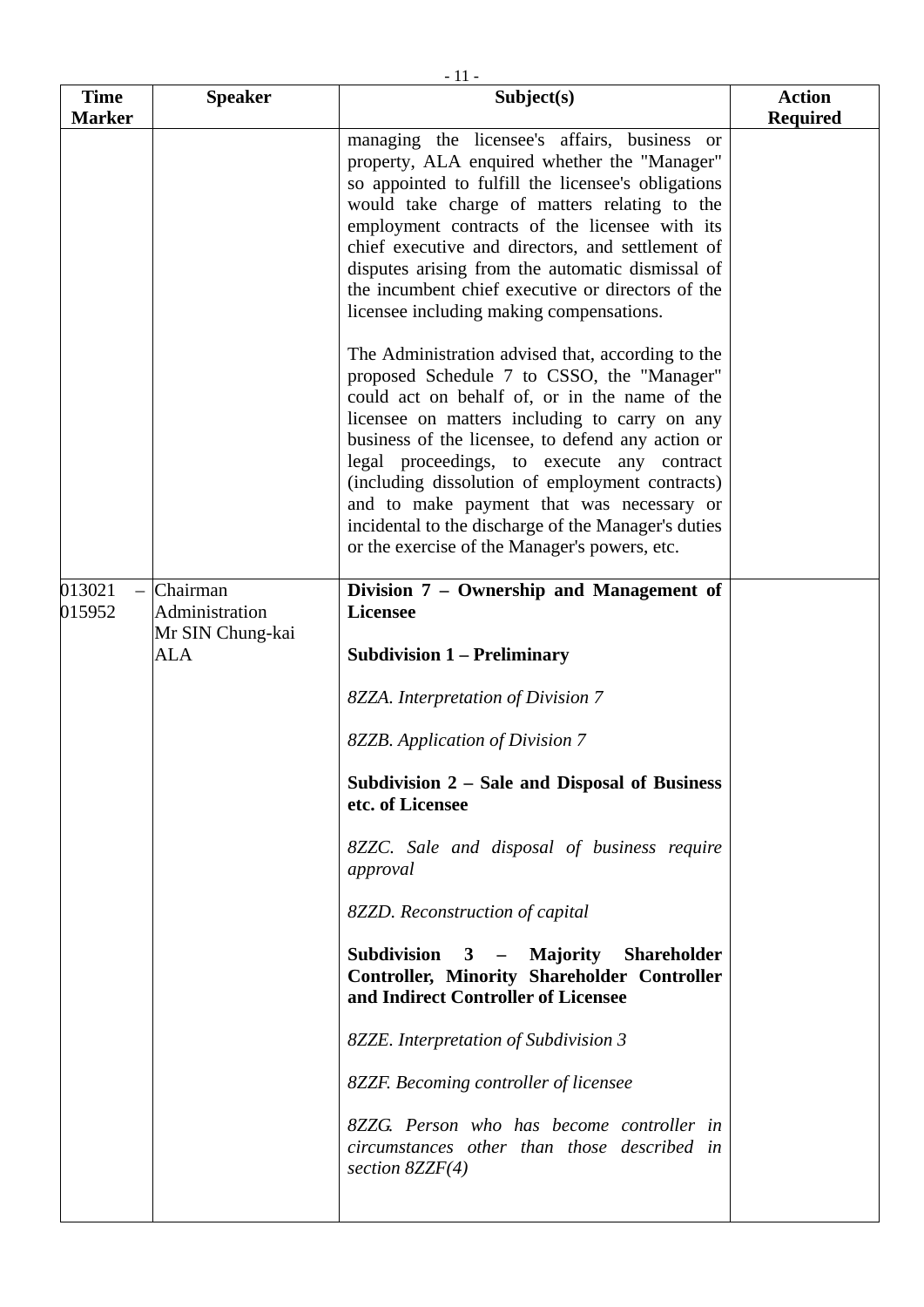|                              |                | $-12-$                                                                                                                                                                                                                                                                                                                                                                                                                                                                                                                                                                                                                                                                                                                                                                     |                                                                                      |
|------------------------------|----------------|----------------------------------------------------------------------------------------------------------------------------------------------------------------------------------------------------------------------------------------------------------------------------------------------------------------------------------------------------------------------------------------------------------------------------------------------------------------------------------------------------------------------------------------------------------------------------------------------------------------------------------------------------------------------------------------------------------------------------------------------------------------------------|--------------------------------------------------------------------------------------|
| <b>Time</b><br><b>Marker</b> | <b>Speaker</b> | Subject(s)                                                                                                                                                                                                                                                                                                                                                                                                                                                                                                                                                                                                                                                                                                                                                                 | <b>Action</b><br><b>Required</b>                                                     |
|                              |                | 8ZZH. Supplementary provisions relating to<br>consent notice                                                                                                                                                                                                                                                                                                                                                                                                                                                                                                                                                                                                                                                                                                               |                                                                                      |
|                              |                | Mr SIN noted that under the proposed sections<br>8ZZF and 8ZZG, a person was to become or had<br>become a controller (i.e. a majority shareholder<br>controller, a minority shareholder controller or an<br>indirect controller) of the SVF licensees was<br>required to inform MA and seek the latter's<br>consent. Anticipating that most SVF licensees<br>would be listed companies (in or outside Hong<br>Kong) and hence none of its shareholders could<br>meet the relevant thresholds of controller, Mr SIN<br>sought information on how MA could regulate<br>the ownership and management of an SVF<br>licensee, in particular, the chief executive,<br>directors and senior management of the licensee<br>were not shareholders but employees of the<br>licensee. | The<br>Administration to<br>take<br>action<br>as<br>paragraph 9<br>of<br>the minutes |
|                              |                | The Administration advised that if none of the<br>shareholders of an SVF licensee could meet the<br>relevant thresholds of controller, MA could still<br>exercise supervision on the licensee, as it would<br>ensure the chief executive and directors of the<br>SVF licensee were fit and proper persons, and<br>persons responsible for the management of the<br>SVF business possessed appropriate knowledge<br>and experience. In addition, the SVF licensee<br>was required to meet the minimum criteria in<br>Schedule 3 on an on-going basis.                                                                                                                                                                                                                       |                                                                                      |
|                              |                | In response to the Chairman's enquiry, the<br>Administration confirmed that MA would only<br>regulate the senior management of the SVF<br>licensee but not its parent company if it was a<br>corporation listed in overseas markets with none<br>of the shareholders meeting the relevant<br>thresholds of controller.<br>MA would only<br>approve an application for SVF licence if it was<br>satisfied that the chief executive, alternate chief<br>executive and directors of the applicant (which<br>must be a Hong Kong incorporated company)<br>were fit and proper.                                                                                                                                                                                                 |                                                                                      |
|                              |                | 8ZZI. Supplementary provisions relating<br>to<br>objection notice under section $8ZZF(2)(b)$ or<br>8ZZG(3)(b)<br>8ZZJ. Objection to existing controller                                                                                                                                                                                                                                                                                                                                                                                                                                                                                                                                                                                                                    |                                                                                      |
|                              |                |                                                                                                                                                                                                                                                                                                                                                                                                                                                                                                                                                                                                                                                                                                                                                                            |                                                                                      |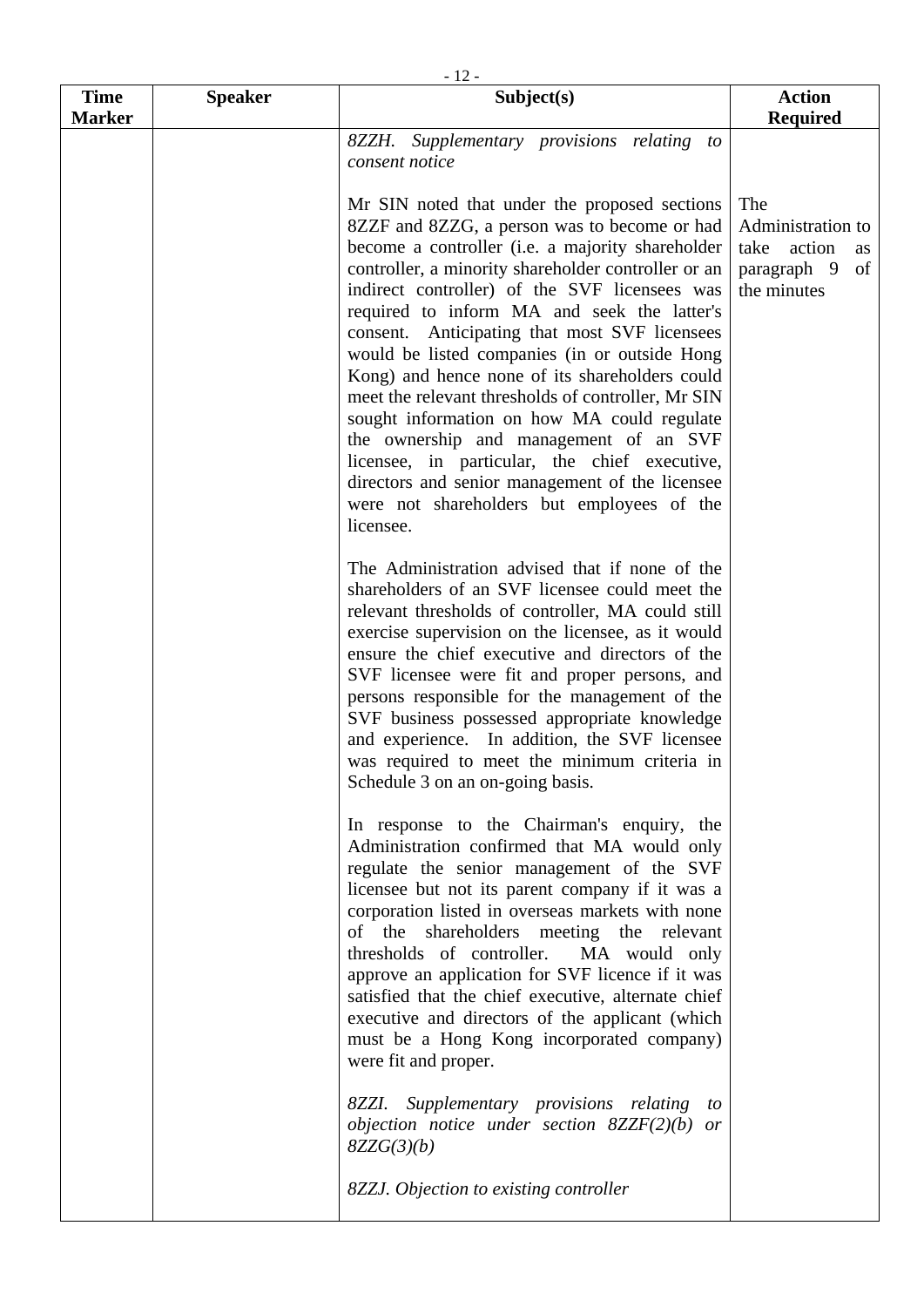| <b>Time</b>   | <b>Speaker</b> | Subject(s)                                                                                                                                                                                                                                                                                                                                                                                                                                                                                  | <b>Action</b>   |
|---------------|----------------|---------------------------------------------------------------------------------------------------------------------------------------------------------------------------------------------------------------------------------------------------------------------------------------------------------------------------------------------------------------------------------------------------------------------------------------------------------------------------------------------|-----------------|
| <b>Marker</b> |                | 8ZZK. Prohibition regarding indirect controller                                                                                                                                                                                                                                                                                                                                                                                                                                             | <b>Required</b> |
|               |                | 8ZZL.<br>Monetary Authority<br>require<br>may<br>information from controller                                                                                                                                                                                                                                                                                                                                                                                                                |                 |
|               |                | <b>Subdivision 4 – Restrictions Regarding Shares</b><br>in Licensee                                                                                                                                                                                                                                                                                                                                                                                                                         |                 |
|               |                | 8ZZM. Interpretation of Subdivision 4                                                                                                                                                                                                                                                                                                                                                                                                                                                       |                 |
|               |                | 8ZZN.<br>Monetary Authority<br>may<br>impose<br>restrictions regarding specified shares in licensee,<br>etc.                                                                                                                                                                                                                                                                                                                                                                                |                 |
|               |                | 8ZZO. Monetary Authority may revoke notice<br>given to certain controller under section 8ZZN(2)                                                                                                                                                                                                                                                                                                                                                                                             |                 |
|               |                | 8ZZP. Effect of restriction under section 8ZZN                                                                                                                                                                                                                                                                                                                                                                                                                                              |                 |
|               |                | Mr SIN sought information on how MA could<br>regulate the sale or transfer of shares if the SVF<br>licensee was a listed company and hence its<br>shares were traded in the securities markets.                                                                                                                                                                                                                                                                                             |                 |
|               |                | The Administration advised that the purposes of<br>the relevant provisions were to restrict the<br>transfer of shares rather than prohibit the trading<br>of shares. In addition, MA might apply to Court<br>of First Instance for order relating to the sale or<br>transfer of the shares. The relevant provisions<br>were modeled on similar provisions in BO.<br>Under BO, the sale or transfer of shares of a<br>licensed bank of a certain threshold was subject<br>to approval of MA. |                 |
|               |                | 8ZZQ. Offences regarding restriction under<br>section $8ZZN(2)$                                                                                                                                                                                                                                                                                                                                                                                                                             |                 |
|               |                | 8ZZR. Monetary Authority may apply to Court of<br>First Instance for order regarding sale of<br>specified shares                                                                                                                                                                                                                                                                                                                                                                            |                 |
|               |                | 8ZZS. Requesting Monetary Authority to apply to<br>Court of First Instance for order regarding sale<br>of specified shares                                                                                                                                                                                                                                                                                                                                                                  |                 |
|               |                | Subdivision 5 - Officers and Employees of<br><b>Licensee</b>                                                                                                                                                                                                                                                                                                                                                                                                                                |                 |
|               |                |                                                                                                                                                                                                                                                                                                                                                                                                                                                                                             |                 |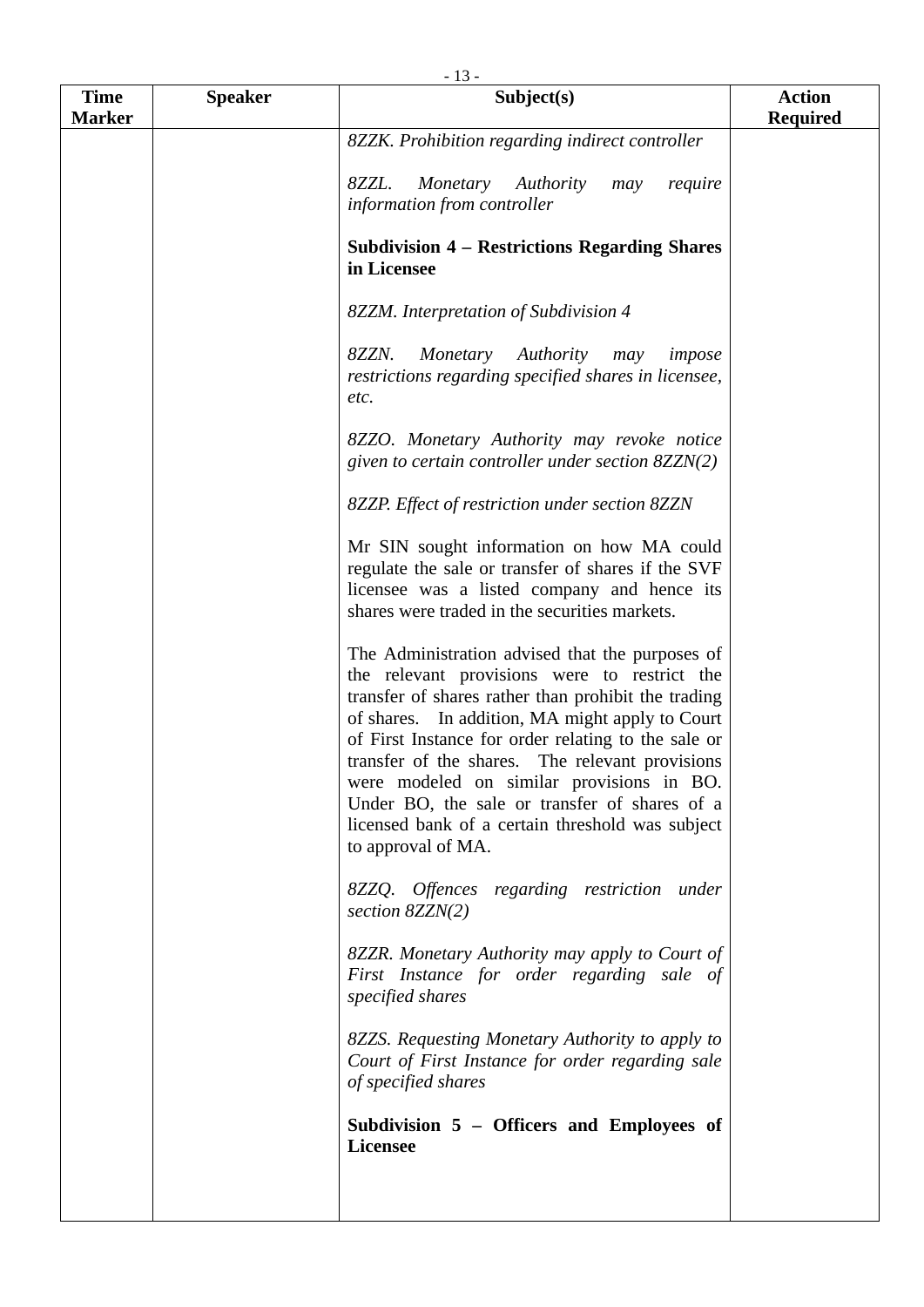| <b>Time</b>   | <b>Speaker</b> | Subject(s)                                                                                                                                                                                                                                                                                                                                                                                                                                                                                                                                                                                                                                                                                                                                                                                                                                                                                                                                                                                                                 | <b>Action</b>   |
|---------------|----------------|----------------------------------------------------------------------------------------------------------------------------------------------------------------------------------------------------------------------------------------------------------------------------------------------------------------------------------------------------------------------------------------------------------------------------------------------------------------------------------------------------------------------------------------------------------------------------------------------------------------------------------------------------------------------------------------------------------------------------------------------------------------------------------------------------------------------------------------------------------------------------------------------------------------------------------------------------------------------------------------------------------------------------|-----------------|
| <b>Marker</b> |                |                                                                                                                                                                                                                                                                                                                                                                                                                                                                                                                                                                                                                                                                                                                                                                                                                                                                                                                                                                                                                            | <b>Required</b> |
|               |                | 8ZZT. Person affected by restriction under section<br>8ZZN(2) may apply to Court of First Instance for<br>order                                                                                                                                                                                                                                                                                                                                                                                                                                                                                                                                                                                                                                                                                                                                                                                                                                                                                                            |                 |
|               |                | 8ZZU. Appointment of chief executive of licensee                                                                                                                                                                                                                                                                                                                                                                                                                                                                                                                                                                                                                                                                                                                                                                                                                                                                                                                                                                           |                 |
|               |                | 8ZZV. Consent required for becoming chief<br>executive or director                                                                                                                                                                                                                                                                                                                                                                                                                                                                                                                                                                                                                                                                                                                                                                                                                                                                                                                                                         |                 |
|               |                | 8ZZW. Monetary Authority may give consent to<br>become chief executive or director of licensee                                                                                                                                                                                                                                                                                                                                                                                                                                                                                                                                                                                                                                                                                                                                                                                                                                                                                                                             |                 |
|               |                | 8ZZX.<br>Monetary Authority<br>may<br>require<br>information from chief executive or director of<br>licensee                                                                                                                                                                                                                                                                                                                                                                                                                                                                                                                                                                                                                                                                                                                                                                                                                                                                                                               |                 |
|               |                | 8ZZY. Appointment of manager                                                                                                                                                                                                                                                                                                                                                                                                                                                                                                                                                                                                                                                                                                                                                                                                                                                                                                                                                                                               |                 |
|               |                | Clause 53 – Schedules 3 to 9 added                                                                                                                                                                                                                                                                                                                                                                                                                                                                                                                                                                                                                                                                                                                                                                                                                                                                                                                                                                                         |                 |
|               |                | Schedule 6 - Affairs or Business of Licensee<br>Specified for Definition of manager in Section<br><b>8A</b>                                                                                                                                                                                                                                                                                                                                                                                                                                                                                                                                                                                                                                                                                                                                                                                                                                                                                                                |                 |
|               |                | Mr SIN enquired if MA would require SVF<br>licensees to designate a person or set up a<br>department responsible for information security<br>as SVF business would rely heavily on<br>information technology.                                                                                                                                                                                                                                                                                                                                                                                                                                                                                                                                                                                                                                                                                                                                                                                                              |                 |
|               |                | The Administration advised that SVF licensees<br>must inform MA by serving a written notice to<br>MA within 14 days after the appointment of a<br>"manager" and provided MA details regarding<br>such appointment (the proposed section 8ZZY).<br>The term "manager" referred to persons<br>principally responsible for the conduct of any of<br>the licensee's affairs or business specified in the<br>proposed Schedule 6 to CSSO, such as the<br>maintenance of the licensee's accounting system,<br>risk management system and internal audit<br>development, operation<br>system,<br>the<br>and<br>maintenance of the licensee's computer systems,<br>as well as the system for safeguarding the<br>licensee from being involved in<br>money<br>laundering activities.<br>Information security<br>should be covered under the scope of the<br>development, operation and maintenance of<br>computer and risk management systems.<br>The<br>provisions in Schedule 6 were modeled on the<br>relevant provisions in BO. |                 |